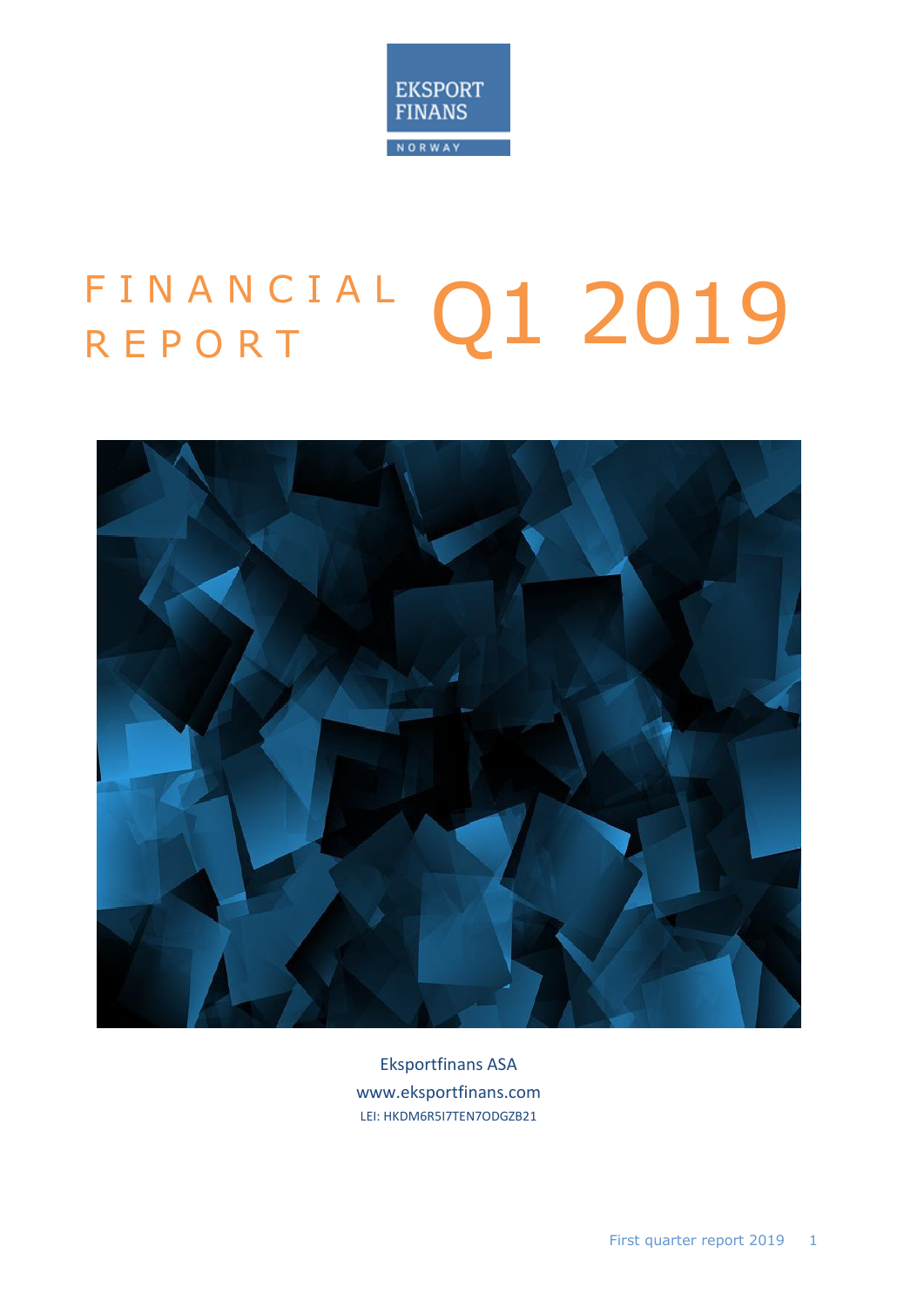# *FINANCIAL HIGHLIGHTS*

The information for the first quarter ended March 31, 2019 and 2018 are unaudited.

|                                          | First quarter |        |  |
|------------------------------------------|---------------|--------|--|
| (NOK million)                            | 2019          | 2018   |  |
|                                          |               |        |  |
| Net interest income                      | 32            | 35     |  |
| Net other operating income/(loss)        | 27            | 10     |  |
| Profit/loss for the period               | 26            | 14     |  |
| Total comprehensive income <sup>1)</sup> | (29)          | (14)   |  |
| Return on equity <sup>2)</sup>           | 1.6 %         | 0.8%   |  |
|                                          |               |        |  |
| <b>Total assets</b>                      | 17,706        | 20,005 |  |
| Loans outstanding 3)                     | 7,947         | 10,689 |  |
| <b>Securities</b>                        | 6,445         | 5,677  |  |
|                                          |               |        |  |
| Core capital adequacy                    | 108.6 %       | 98.5 % |  |
| Leverage ratio                           | 35.2 %        | 35.5 % |  |
|                                          |               |        |  |
| Exchange rate NOK/USD <sup>4)</sup>      | 8.5972        | 7.7773 |  |

#### **Definitions**

- 1) Total comprehensive income includes net losses on financial liabilities at fair value due to changes in own credit risk of NOK 55 million after tax for the first quarter of 2019 and net losses on financial liabilities at fair value of NOK 28 million after tax for the first quarter of 2018.
- 2) Return on equity: Profit/loss for the period/average equity (average of opening and closing balance).
- 3) Total loans outstanding: Consists of loans due from customers and part of loans due from credit institutions in the balance sheet. Accrued interest and unrealized gains/(losses) are not included.
- 4) Exchange rate at balance date.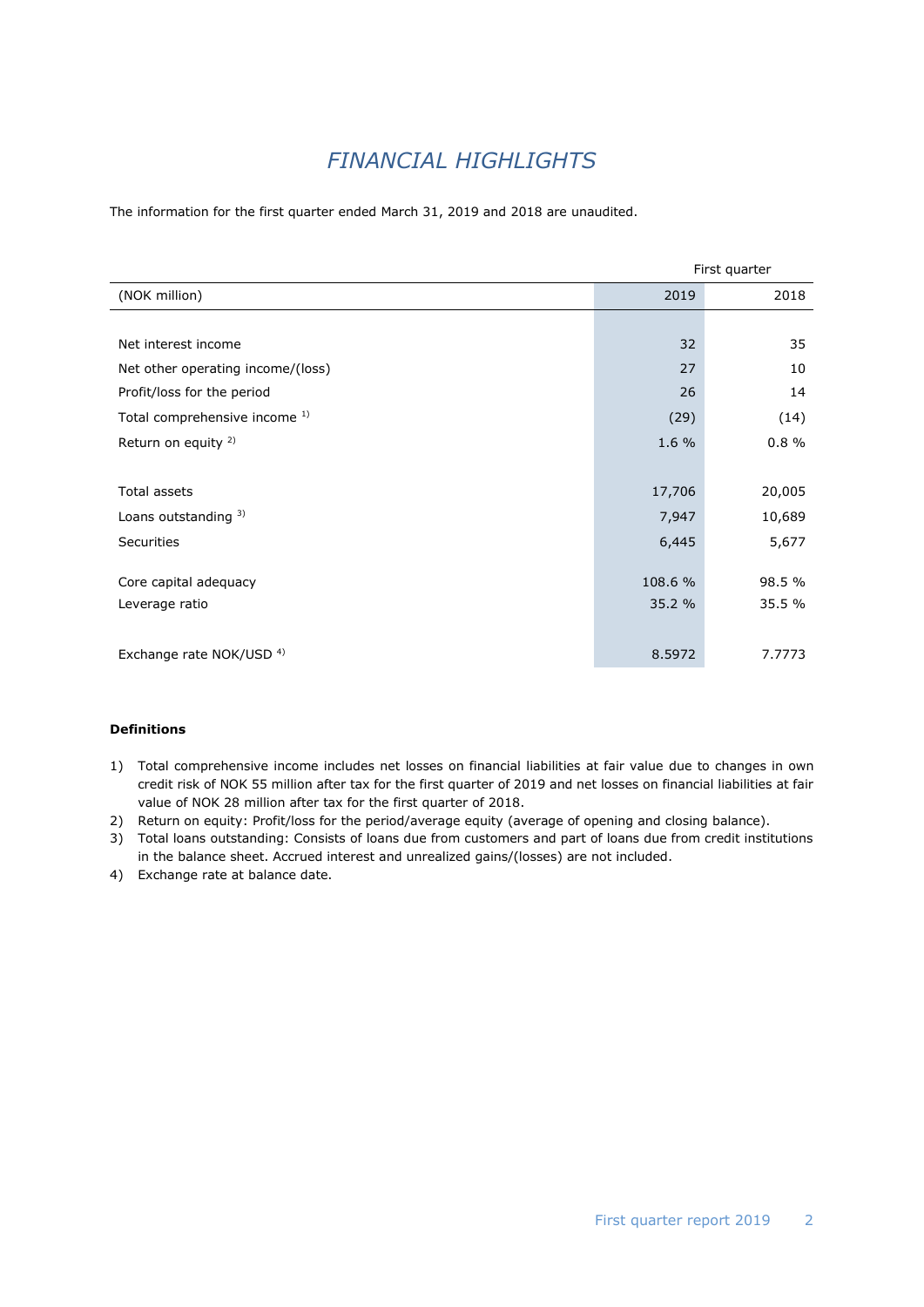## *BOARD OF DIRECTORS' REPORT*

#### **Results**

#### **First quarter 2019**

Net interest income was NOK 32 million in the first quarter of 2019, compared to NOK 35 million in the same period of 2018. The decrease was mainly due to the reduction of interest generating assets.

Net other operating income was NOK 27 million in the first quarter of 2019, compared to NOK 10 million in the same period of 2018. These figures consisted mainly of unrealized gains on Eksportfinans' securities and lending portfolio.

Total operating expenses amounted to NOK 24 million in the first quarter of 2019, compared to NOK 26 million in the same period of 2018.

Profit for the first quarter of 2019 was NOK 26 million, compared to NOK 14 million in the same period of 2018. The main reason for the increase is the increase in net other operating income as explained above.

The credit spread effect of fair value adjustments on Eksportfinans' own debt is recognized as other comprehensive income. In the first quarter of 2019 this figure was negative NOK 73 million compared to negative NOK 37 million in the same period of 2018.

Total comprehensive income was negative NOK 29 million in the first quarter of 2019, compared to negative NOK 14 million in the corresponding period of 2018. The fluctuations in these figures are primarily due to unrealized losses and gains on Eksportfinans' own debt, as explained above.

#### Balance sheet

Total assets amounted to NOK 17.7 billion at March 31, 2019, compared to NOK 19.2 billion at December 31, 2018 and NOK 20.0 billion at March 31, 2018. The reduction was due to scheduled repayments of debt.

Outstanding bond debt was NOK 10.0 billion at March 31, 2019, compared to NOK 11.3 billion at December 31, 2018 and NOK 11.6 billion at March 31, 2018.

The core capital ratio was 108.6 percent at March 31, 2019, compared to 113.9 percent at December 31, 2018 and 98.5 percent at March 31, 2018. The decrease since year-end is due to an increase in risk weighted assets.

## Lending

The volume of total outstanding loans was NOK 7.9 billion at March 31, 2019, compared to NOK 8.6 billion at December 31, 2018 and NOK 10.7 billion at March 31, 2018. The decrease in outstanding loans is a function of maturing loans in combination with no new lending.

#### **Securities**

The securities portfolio was NOK 6.4 billion at March 31, 2019, compared to NOK 7.6 billion at December 31, 2018 and NOK 5.7 billion at March 31, 2018.

## **Liquidity**

At March 31, 2019, short-term liquidity amounted to NOK 7.5 billion, consisting of the securities portfolio of NOK 6.4 billion and cash equivalents of NOK 1.1 billion.

The company manages liquidity risk both through matching maturities for assets and liabilities and through stress-testing for the short and medium term. A maturity analysis of financial liabilities based on expected maturities is included in note 16 to the accompanying condensed financial statements.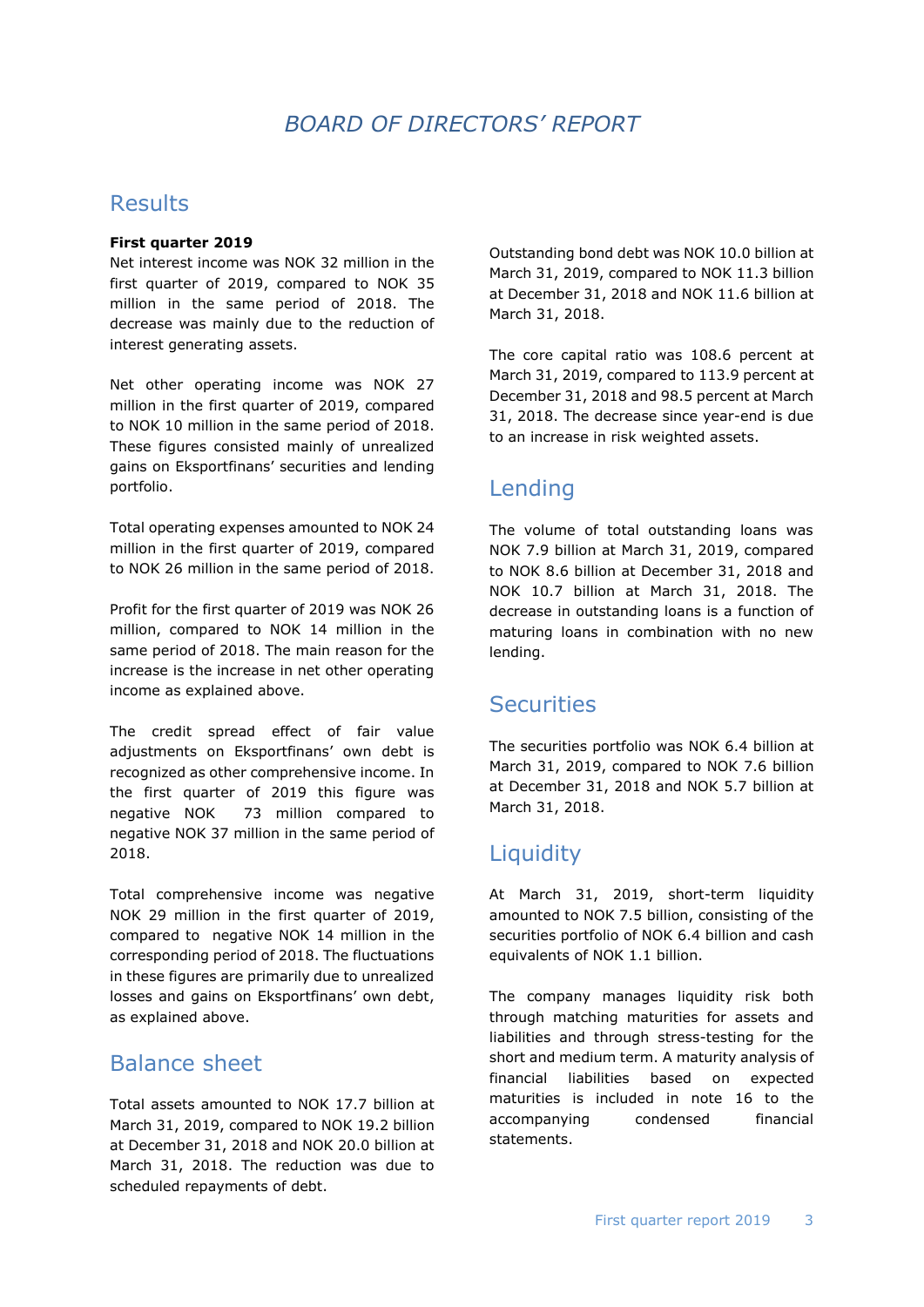Liquidity reserves combined with the company's liquidity contingency plans constitute a robust liquidity situation.

### Events after the balance sheet date

There are no events after the balance sheet date materially affecting the financial statements.

> Oslo, May 7, 2019 EKSPORTFINANS ASA The board of directors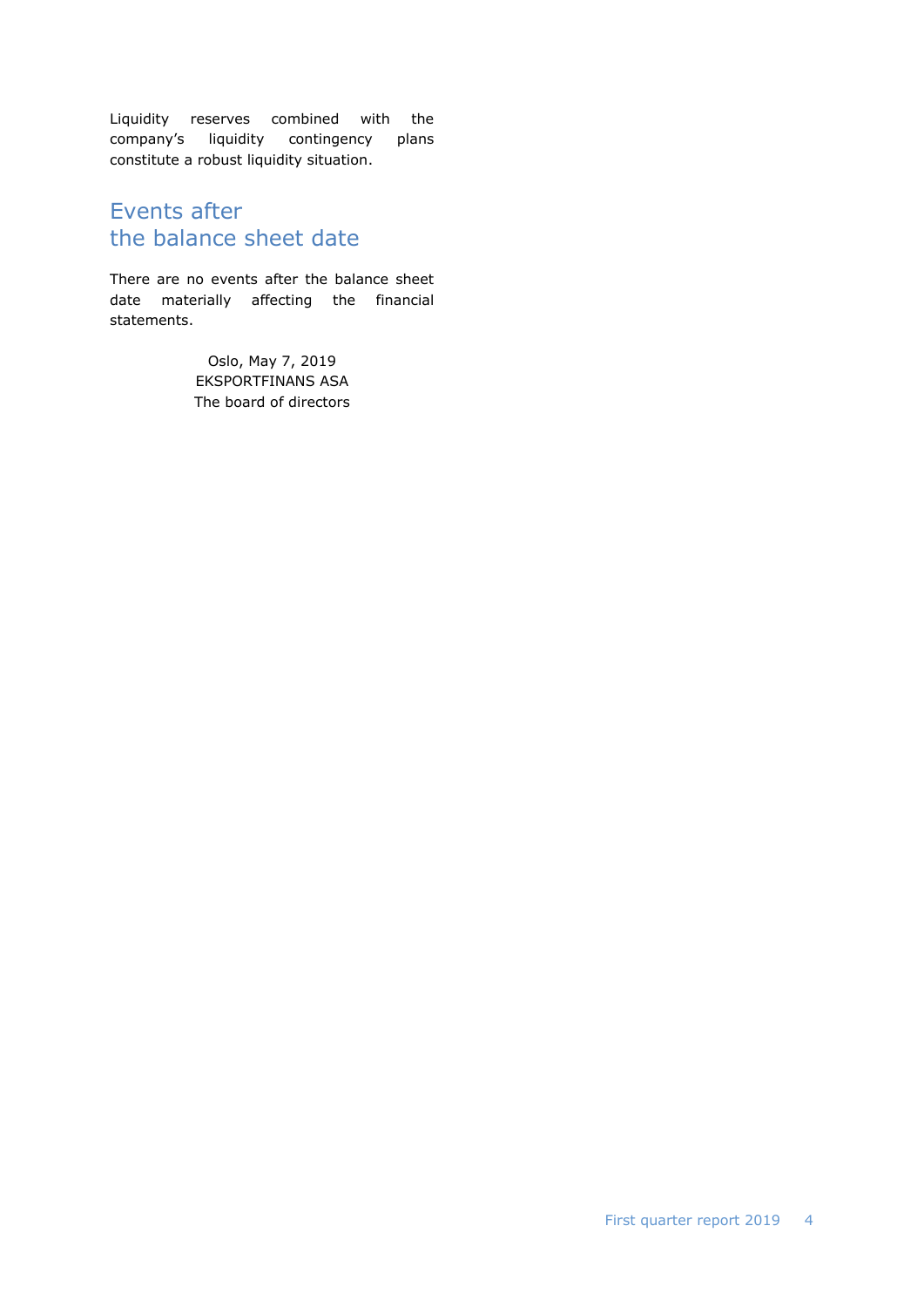## Condensed statement of profit or loss and other comprehensive income

The information for the three months ended March 31, 2019 and 2018 is unaudited.

|                                                                      |          | First quarter |
|----------------------------------------------------------------------|----------|---------------|
| (NOK million)                                                        | 2019     | 2018          |
| Interest and related income                                          | 67       | 81            |
| Other similar income                                                 | 52       | 45            |
| Interest and related expenses                                        | 87       | 91            |
| <b>Net interest income</b>                                           | 32       | 35            |
| Net commissions related to banking                                   |          |               |
| services                                                             | $\Omega$ | 0             |
| Net gains/(losses) on                                                |          |               |
| financial instruments at fair value                                  | 27       | 10            |
| Net other operating income/(loss)                                    | 27       | 10            |
|                                                                      |          |               |
| <b>Total operating income</b>                                        | 59       | 45            |
|                                                                      |          |               |
| Salaries and other administrative expenses                           | 22       | 23            |
| Depreciations                                                        | 1        | 0             |
| Other expenses                                                       | 1        | 3             |
| <b>Total operating expenses</b>                                      | 24       | 26            |
| Pre-tax operating profit/(loss)                                      | 35       | 19            |
|                                                                      |          |               |
| Taxes                                                                | 9        | 5             |
| Profit/(loss) for the period                                         | 26       | 14            |
| Other comprehensive income -                                         |          |               |
| items that will not be reclassified to profit or                     |          |               |
| loss:                                                                |          |               |
| Change in fair value attributable to changes                         | (73)     | (37)          |
| in own credit risk                                                   |          |               |
| Remeasurements of post employment<br>benefit obligations, before tax | $\Omega$ | 0             |
| Income tax relating to these items                                   | 18       | 9             |
| Other comprehensive income                                           |          | (28)          |
|                                                                      |          |               |
| <b>Total comprehensive income</b>                                    | (29)     | (14)          |
|                                                                      |          |               |
|                                                                      | (55)     |               |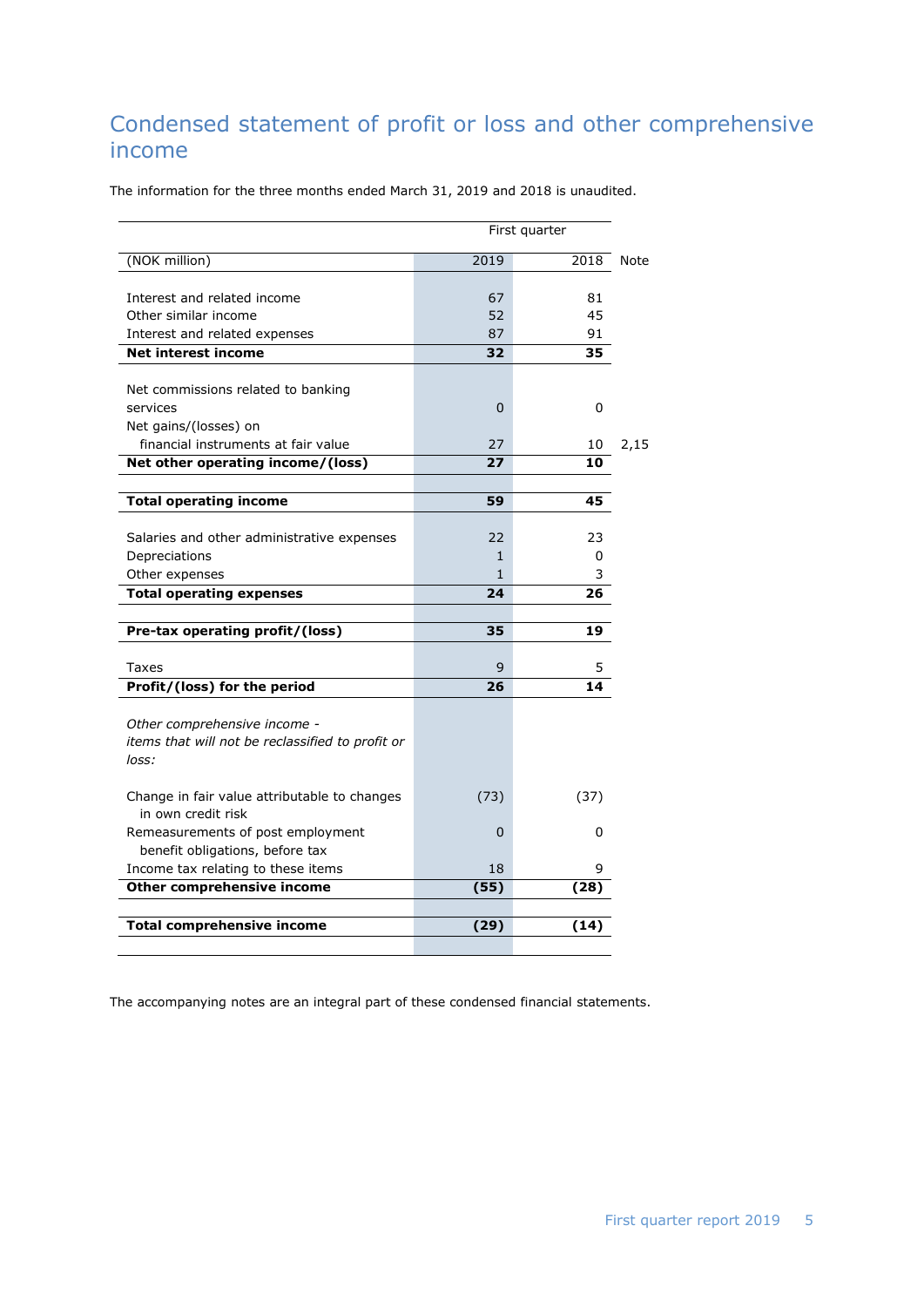# Condensed balance sheet

| (NOK million)                              | March 31, 2019 | Dec 31, 2018 | March 31, 2018 | Note  |
|--------------------------------------------|----------------|--------------|----------------|-------|
|                                            |                |              |                |       |
| Loans due from credit institutions 1)      | 1,934          | 1,259        | 1,677          | 4,6,7 |
| Loans due from customers <sup>2)</sup>     | 7,171          | 7,866        | 9,861          | 5,6,7 |
| Securities                                 | 6,445          | 7,607        | 5,677          | 8     |
| Financial derivatives                      | 983            | 1,082        | 1,118          |       |
| Deferred tax asset                         | 290            | 280          | 327            |       |
| Other assets                               | 883            | 1,131        | 1,345          | 9,12  |
| <b>Total assets</b>                        | 17,706         | 19,225       | 20,005         |       |
|                                            |                |              |                |       |
| Bond debt <sup>3)</sup>                    | 10,002         | 11,255       | 11,636         | 10    |
| Financial derivatives                      | 730            | 945          | 882            |       |
| Taxes payable                              | $\Omega$       | <sup>0</sup> | 2              |       |
| Other liabilities                          | 436            | 453          | 557            | 11,12 |
| Provisions                                 | 145            | 150          | 139            |       |
| <b>Total liabilities</b>                   | 11,313         | 12,803       | 13,216         |       |
|                                            |                |              |                |       |
| Share capital                              | 2,771          | 2,771        | 2,771          |       |
| Reserve for unrealized gains               | 322            | 322          | 212            |       |
| Other equity                               | 3,300          | 3,329        | 3,806          |       |
| <b>Total shareholders' equity</b>          | 6,393          | 6,422        | 6,789          |       |
|                                            |                |              |                |       |
| Total liabilities and shareholders' equity | 17,706         | 19,225       | 20,005         |       |
|                                            |                |              |                |       |

1) Of NOK 1,943 million at March 31, 2019, NOK 1,907 million is measured at fair value through profit or loss and NOK 36 million is measured at amortized cost. Of NOK 1,259 million at December 31, 2018, NOK 1,215 million is measured at fair value through profit or loss and NOK 44 million is measured at amortized cost. Of NOK 1,677 million at March 31, 2018, NOK 1,598 million is measured at fair value through profit or loss and NOK 79 million is measured at amortized cost.

2) Of NOK 7,171 million at March 31, 2019, NOK 3,359 million is measured at fair value through profit or loss and NOK 3,812 million is measured at amortized cost. Of NOK 7,866 million at December 31, 2018, NOK 3,669 million is measured at fair value through profit or loss and NOK 4,197 million is measured at amortized cost. Of NOK 9,861 million at March 31, 2018, NOK 3,984 million is measured at fair value through profit or loss and NOK 5,877 million is measured at amortized cost.

3) Of NOK 10,002 million at March 31, 2019, NOK 6,060 million is measured at fair value through profit or loss and NOK 3,942 million is measured at amortized cost. Of NOK 11,255 million at December 31, 2018, NOK 6,925 million is measured at fair value through profit or loss and NOK 4,330 million is measured at amortized cost. Of NOK 11,636 million at March 31, 2018, NOK 5,642 million is measured at fair value through profit or loss and NOK 5,994 million is measured at amortized cost.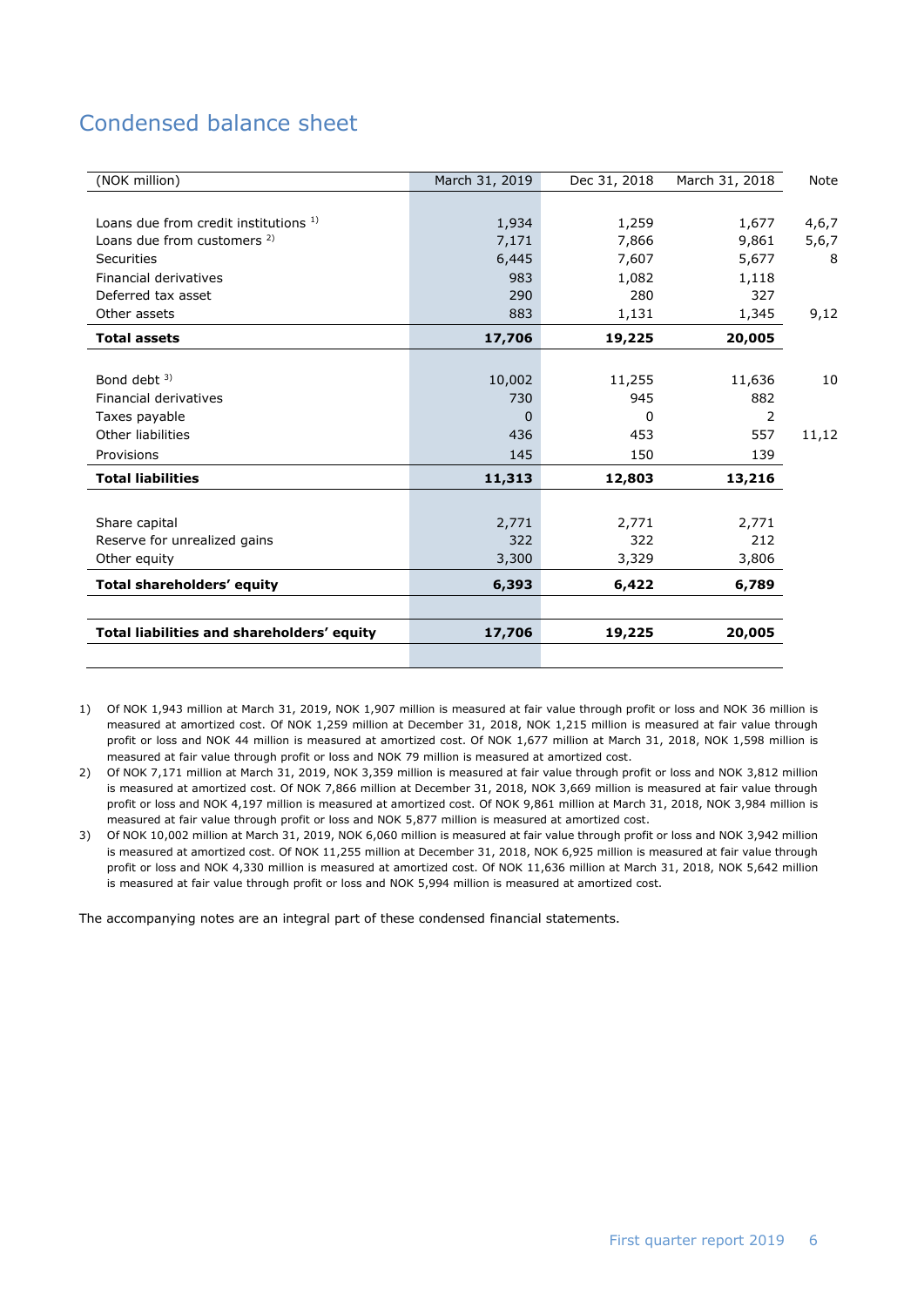## Condensed statement of changes in equity

| (NOK million)                                                   | capital $1)$ | gains |       | Income <sup>2)</sup> | equity |
|-----------------------------------------------------------------|--------------|-------|-------|----------------------|--------|
| Equity at January 1, 2018<br>Actuarial gains/(losses) and other | 2,771        | 212   | 3,820 | 0                    | 6,803  |
| comprehensive income                                            | 0            | 0     | 0     | (28)                 | (28)   |
| Profit/(loss) for the period                                    | 0            | 0     | 0     | 14                   | 14     |
| Equity at March 31, 2018                                        | 2,771        | 212   | 3,820 | (14)                 | 6,789  |
| Equity at January 1, 2019<br>Actuarial gains/(losses) and other | 2,771        | 322   | 3,329 | 0                    | 6,422  |
| comprehensive income                                            | 0            | 0     | 0     | (55)                 | (55)   |
| Profit/(loss) for the period                                    | 0            | 0     | 0     | 26                   | 26     |
| Equity at March 31, 2019                                        | 2,771        | 322   | 3,329 | (29)                 | 6,393  |

1) Restricted equity that cannot be paid out to the owners without a shareholder resolution to reduce the share capital in accordance with the Public Limited Companies Act under Norwegian Law.

2) The allocation of income for the period between the reserve for unrealized gains and other equity show that if the allocation was performed at this date, it would have reduced the reserve for unrealized gains by NOK 42 million and increased other equity by NOK 14 million. The closing balances would have been NOK 280 million for the reserve for unrealized gains, and NOK 3,342 million for other equity.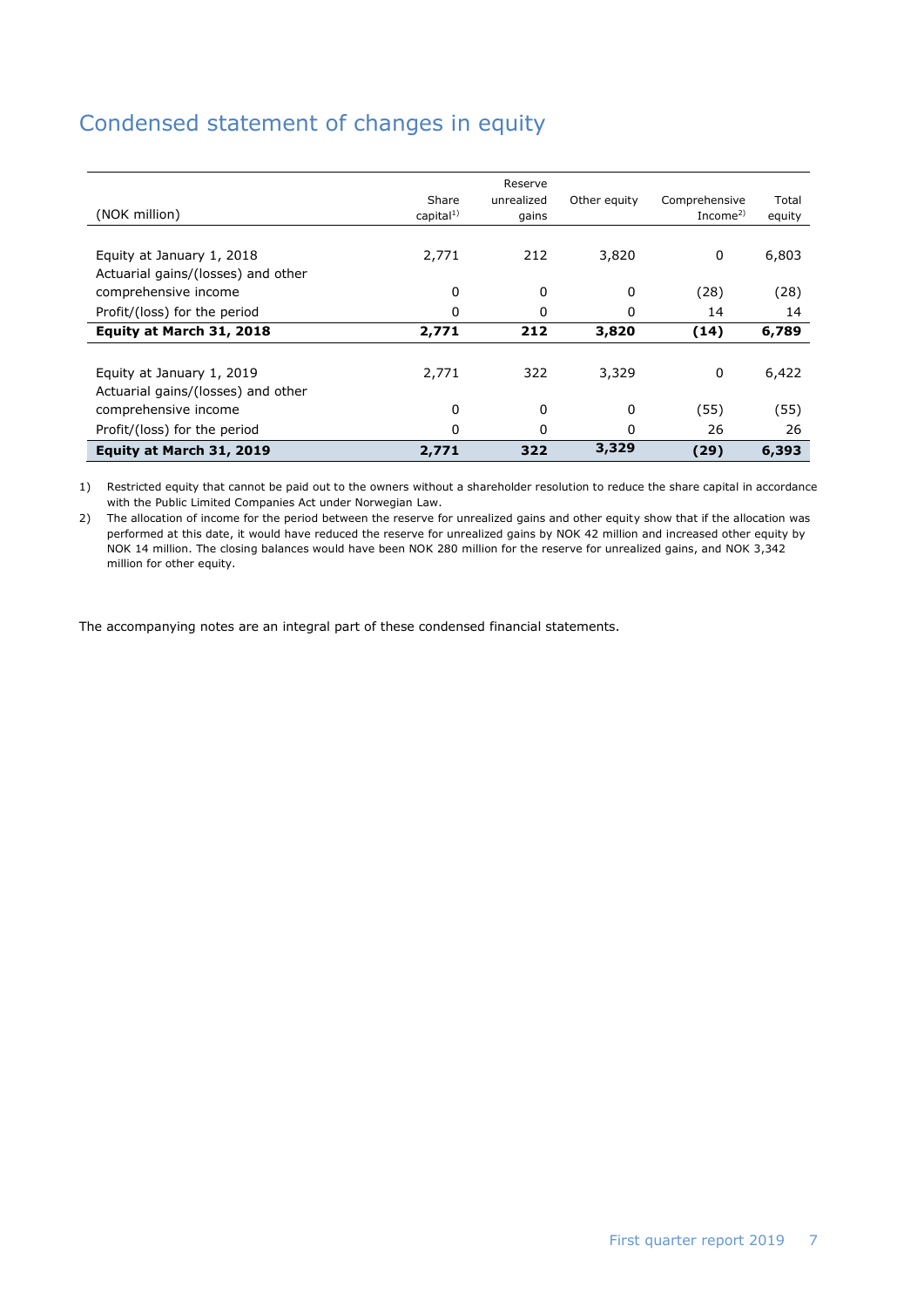# Condensed cash flow statement

|                                                                     | First quarter  |          |
|---------------------------------------------------------------------|----------------|----------|
| (NOK million)                                                       | 2019           | 2018     |
| Pre-tax operating profit/(loss)                                     | 35             | 19       |
| Provided by operating activities:                                   |                |          |
| Accrual of contribution from the Norwegian government               | (11)           | (21)     |
| Unrealized losses/(gains) on financial instruments at fair value    | (25)           | (9)      |
| Depreciation                                                        | $\mathbf{1}$   | 1        |
| Principal collected on loans                                        | 654            | 1,230    |
| Purchase of financial investments (trading)                         | (1,848)        | (2,320)  |
| Proceeds from sale or redemption of financial investments (trading) | 2,927          | 2,420    |
| Contribution paid by the Norwegian government                       | 80             | 80       |
| Taxes paid                                                          | $\Omega$       | $\Omega$ |
| Changes in:                                                         |                |          |
| Accrued interest receivable                                         | 59             | 85       |
| Other receivables                                                   | 164            | 140      |
| Accrued expenses and other liabilities                              | (55)           | (240)    |
| Net cash flow from operating activities                             | 1,981          | 1,385    |
|                                                                     |                |          |
| Net cash flow from financial derivatives                            | 7              | 134      |
| Net cash flow from investing activities                             | $\overline{z}$ | 134      |
| Net proceeds from issuance of commercial paper debt                 | $\Omega$       | 310      |
| Repayments of commercial paper debt                                 | U              | (387)    |
| Principal payments on bond debt                                     | (1,309)        | (1, 598) |
| Net cash flow from financing activities                             | (1,309)        | (1, 675) |
|                                                                     |                |          |
| Net change in cash and cash equivalents <sup>1)</sup>               | 679            | (156)    |
|                                                                     |                |          |
| Cash and cash equivalents at beginning of period                    | 430            | 941      |
| Effect of exchange rates on cash and cash equivalents               | (1)            | (14)     |
| Cash and cash equivalents <sup>1)</sup> at end of period            | 1,108          | 771      |
|                                                                     |                |          |

1) Cash equivalents are defined as bank deposits with original maturity less than three months. See note 4.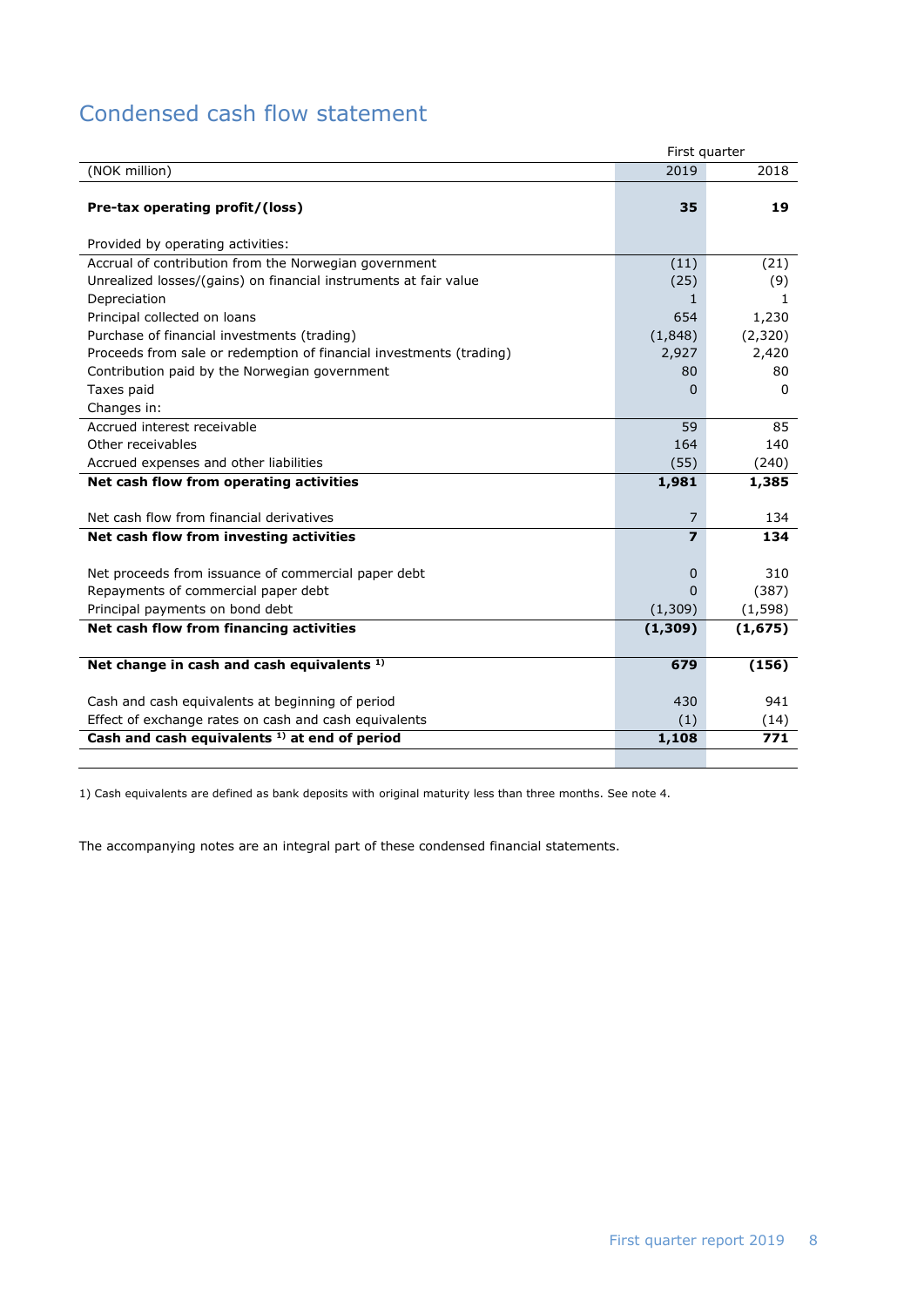## Notes to the accounts

## 1. Accounting policies

Eksportfinans' first quarter condensed interim financial statements have been presented in accordance with International Financial Reporting Standards (IFRS), in line with IFRS as adopted by the European Union (**EU**). The condensed interim financial statements have been prepared in accordance with IAS 34, Interim Financial Reporting.

Except for the adoption of IFRS 16, described below, the accounting policies and methods of computation applied in the preparation of these condensed interim financial statements are the same as those applied in Eksportfinans' annual financial statements of 2018. Those financial statements were approved for issue by the Board of Directors on February 12, 2019 and included in the company's Annual Report for the year-end December 31, 2018. These policies have been consistently applied to all the periods presented. These financial statements should be read in conjunction with the annual report on for the year ended December 31, 2018. Judgments made in the preparations of these financial statements are the same as those made in the year-end financial statements. The interim financial statements do not include risk disclosures and should be read in conjunction with the annual financial statements.

Eksportfinans has adopted IFRS 16 "leases" as issued by IASB with a date of transition of January 1, 2019, which resulted in changes in the accounting policies compared to those applied in the financial statements for the year ended December 31, 2018.

The new standard changes the accounting requirements for lessees. All leases (except for short term- and small ticket leases) should be accounted for on the balance sheet of the lessee as a right to use the asset and a corresponding liability, and the lease payments should be recognised as amortisation and interest expense. The accounting requirements for lessors are unchanged. Additional disclosures are also required. The new standard is effective for annual periods beginning on or after January 1, 2019. The amendments were endorsed by the EU-commission in 2017. The company has included a right if use asset of NOK 13 million as of January 1, 2019 with a corresponding liability. See note 12 for further details.

The information for the three months ended March 31, 2019 and 2018 is unaudited. The information as of and for the year ended December 31, 2018 is derived from the company's audited consolidated financial statements as of and for the year ended December 31, 2018.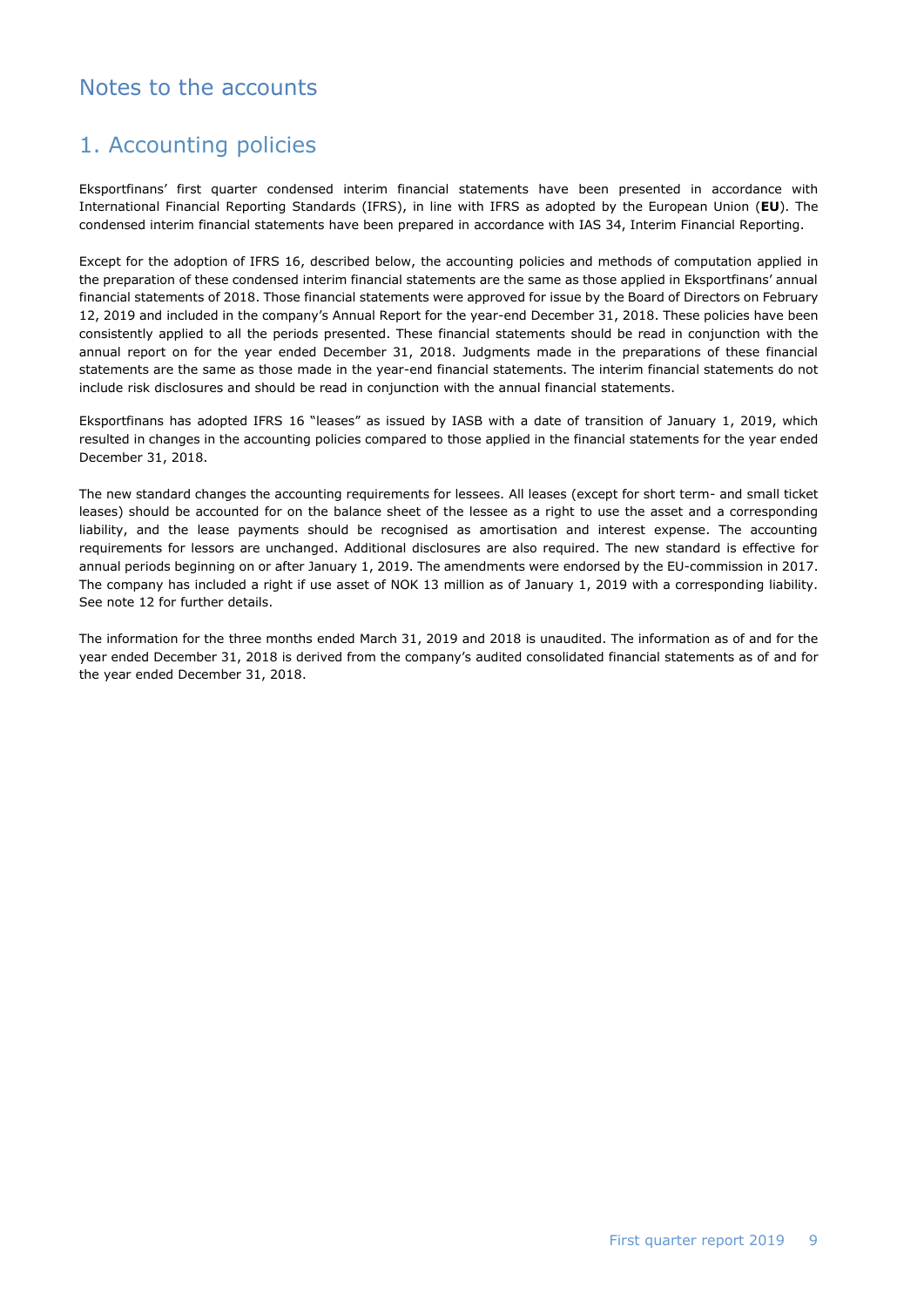# 2. Net gains/(losses) on financial instruments at fair value

#### **Net realized and unrealized gains/(losses) on financial instruments at fair value**

|                                                               | First quarter  |       |
|---------------------------------------------------------------|----------------|-------|
| (NOK million)                                                 | 2019           | 2018  |
|                                                               |                |       |
| Securities held for trading                                   | (1)            | (1)   |
| Securities designated as at fair value at initial recognition | $\mathbf{I}$   | O     |
| Financial derivatives                                         | 0              | O     |
| Other financial instruments at fair value                     | 3              | 2     |
| Net realized gains/(losses)                                   | $\overline{2}$ | 1.    |
|                                                               |                |       |
| Loans and receivables                                         |                | 2     |
| Securities $1$ )                                              | 43             | 5     |
| Financial derivatives                                         | 200            | (396) |
| Commercial paper                                              | O              |       |
| Bond debt $^{2}$ ) 3)                                         | (225)          | 397   |
| Other                                                         | O              | 0     |
| Net unrealized gains/(losses)                                 | 25             | 9     |
|                                                               |                |       |
| Net realized and unrealized gains/(losses)                    | 27             | 10    |
|                                                               |                |       |

#### 1) Net unrealized gains/(losses) on securities:

| <b>I</b> , including called gains, (1033c3) on securities.    |               |      |  |
|---------------------------------------------------------------|---------------|------|--|
|                                                               | First quarter |      |  |
| (NOK million)                                                 | 2019          | 2018 |  |
|                                                               |               |      |  |
| Securities held for trading                                   | 43            |      |  |
| Securities designated as at fair value at initial recognition |               |      |  |
| Total                                                         | 43            |      |  |

2) In the first quarter of 2019, Eksportfinans had an unrealized loss of NOK 225 million (gain of NOK 398 million in the corresponding period of 2018) on its own debt.

3) In the first quarter of 2019, Eksportfinans had an unrealized loss of NOK 225 million of financial liabilities classified as level 3 in the fair value hierarchy (gain of NOK 397 million in the corresponding period of 2018).

See note 15 for a presentation of the above table including effects from economic hedging.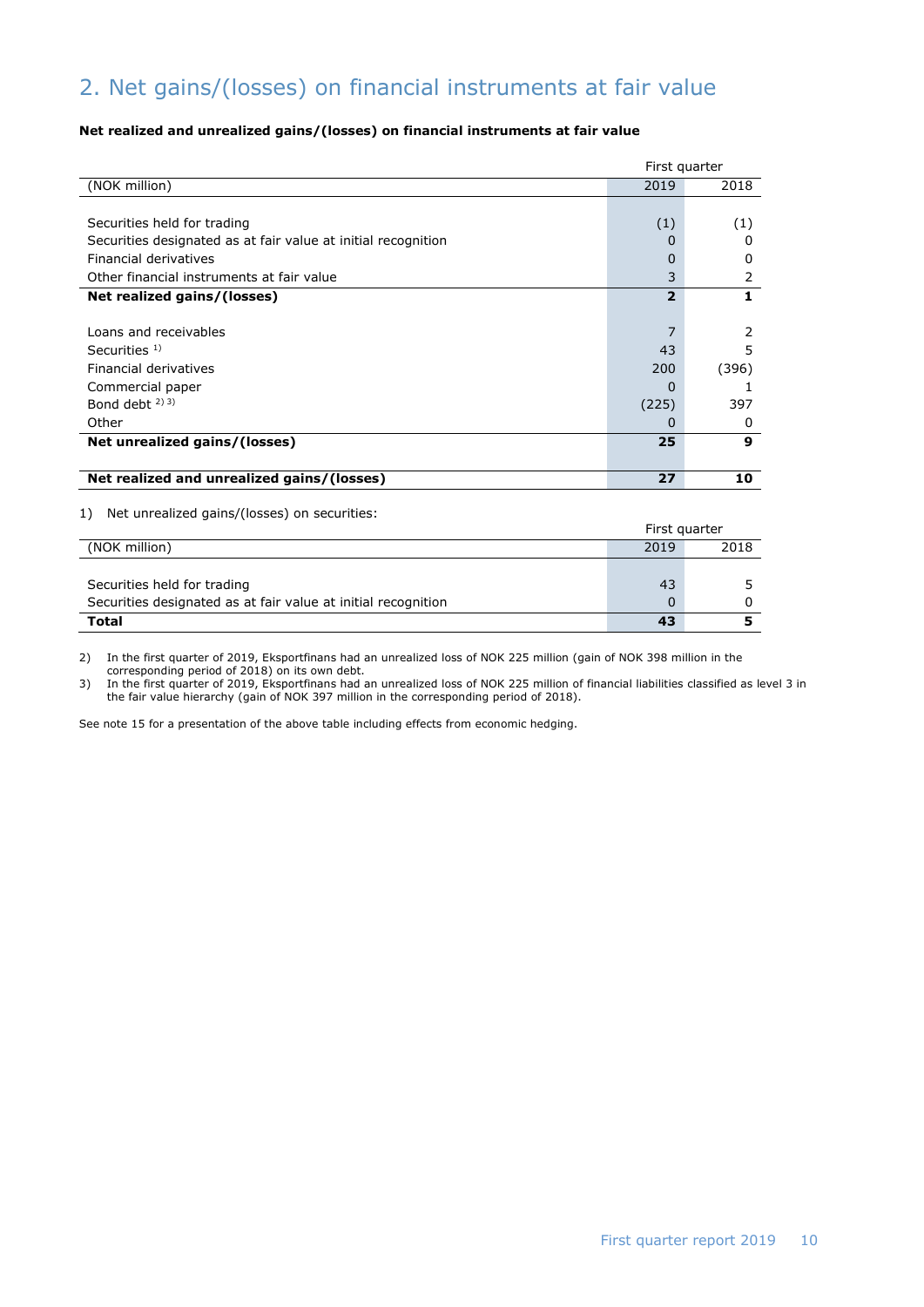# 3. Capital adequacy

Capital adequacy is calculated in accordance with the CRD IV regulations in force from the Financial Supervisory Authority of Norway. These regulations were implemented as of September 30, 2014. The company has adopted the standardized approach to capital requirements.

Eksportfinans' leverage ratio<sup>1)</sup> was 35.2 % at March 31, 2019, compared to 32.5 % at December 31, 2018 and 35.5 % at March 31, 2018.

#### **Risk-weighted assets**

| (NOK million)                    |             | March 31, 2019 | Dec 31, 2018 |          | March 31, 2018 |          |
|----------------------------------|-------------|----------------|--------------|----------|----------------|----------|
|                                  |             |                |              |          |                |          |
|                                  |             | Risk-          |              | Risk-    |                | Risk-    |
|                                  | <b>Book</b> | weighted       | <b>Book</b>  | Weighted | <b>Book</b>    | Weighted |
|                                  | value       | value          | value        | value    | value          | Value    |
|                                  |             |                |              |          |                |          |
| Total assets                     | 17,706      | 5,191          | 19,225       | 4.933    | 20,005         | 6,116    |
| Operational risk                 |             | 403            |              | 403      |                | 490      |
| <b>Total risk-weighted value</b> |             | 5,594          |              | 5,336    |                | 6,606    |

#### **The company's regulatory capital**

| (NOK million and<br>in percent of risk-weighted |       |                |       |              |                |       |
|-------------------------------------------------|-------|----------------|-------|--------------|----------------|-------|
| value)                                          |       | March 31, 2019 |       | Dec 31, 2018 | March 31, 2018 |       |
|                                                 |       |                |       |              |                |       |
| Core capital $2$                                | 6,076 | 108.6%         | 6,080 | 113.9%       | 6,508          | 98.5% |
| <b>Total regulatory capital</b>                 |       | 108.6%         | 6,080 | 113.9%       | 6,508          | 98.5% |

1) Indicates the ratio of the core capital divided by the book value of assets.

2) Includes share capital, other equity, and other deductions and additions in accordance with the Norwegian capital adequacy regulations.

## 4. Loans due from credit institutions

| (NOK million)                                                                            | March 31, 2019 | Dec 31, 2018 | March 31, 2018 |
|------------------------------------------------------------------------------------------|----------------|--------------|----------------|
| Cash equivalents $1$ )                                                                   | 1,108          | 430          | 771            |
| Loans to other credit institutions,<br>nominal amount (also included in note 6) $^{2}$ ) | 810            | 813          | 865            |
| Accrued interest on loans and unamortized<br>premium/discount on purchased loans         | 21             | 28           | 45             |
| Adjustment to fair value on loans                                                        | (5)            | (12)         | (4)            |
| <b>Total</b>                                                                             | 1,934          | 1,259        | 1,677          |

1) Cash equivalents are defined as bank deposits with maturity of less than three months.

2) The company has acquired certain loan agreements from banks for which the selling bank provides a repayment guarantee, therefore retaining the credit risk of the loans. Under IFRS these loans are classified as loans to credit institutions. Of the loans to credit institutions these loans amounted to NOK 110 million at March 31, 2019, NOK 113 million at December 31, 2018 and NOK 153 million at March 31, 2018.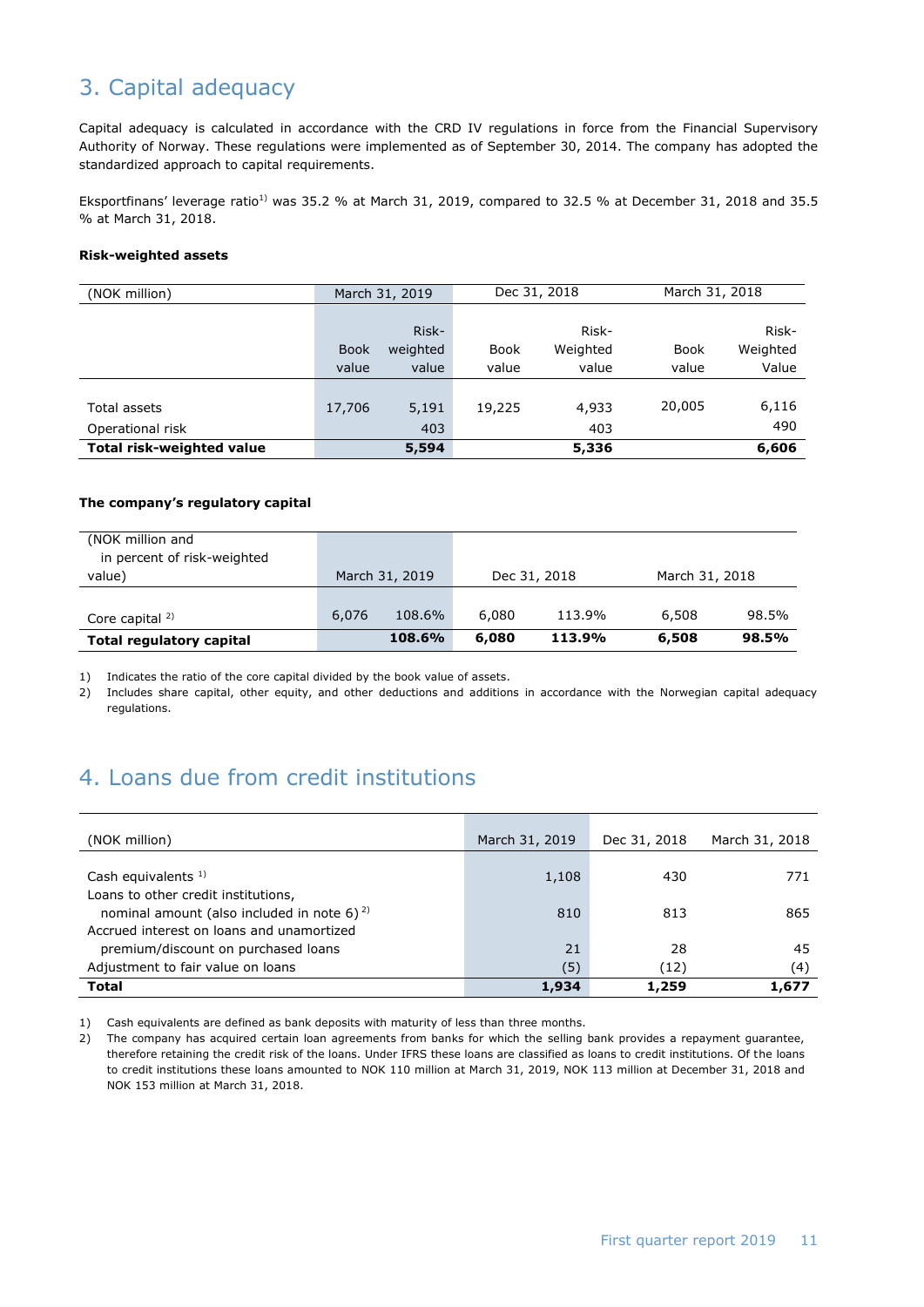## 5. Loans due from customers

| (NOK million)                                                                                                      | March 31, 2019 | Dec 31, 2018 | March 31, 2018 |
|--------------------------------------------------------------------------------------------------------------------|----------------|--------------|----------------|
|                                                                                                                    |                |              |                |
| Loans due from customers,<br>nominal amount (also included in note 6)<br>Accrued interest on loans and unamortized | 7,138          | 7,823        | 9,824          |
| premium/discount on purchased loans<br>Adjustment to fair value on loans                                           | 21<br>12       | 32<br>11     | 26<br>11       |
| <b>Total</b>                                                                                                       | 7.171          | 7,866        | 9,861          |

## 6. Total loans due from credit institutions and customers

Nominal amounts related to loans due from credit institutions (note 4) and customers (note 5), respectively.

| (NOK million)                                        | March 31, 2019 | Dec 31, 2018 | March 31, 2018 |
|------------------------------------------------------|----------------|--------------|----------------|
|                                                      |                |              |                |
| Loans due from credit institutions                   | 810            | 813          | 865            |
| Loans due from customers                             | 7,138          | 7,823        | 9,824          |
| <b>Total nominal amount</b>                          | 7,948          | 8,636        | 10,689         |
|                                                      |                |              |                |
| Commercial loans                                     | 4,149          | 4,452        | 4,820          |
| Government-supported loans                           | 3,799          | 4,184        | 5,869          |
| <b>Total nominal amount</b>                          | 7,948          | 8,636        | 10,689         |
|                                                      |                |              |                |
| Ships                                                | 3,103          | 3,491        | 5,408          |
| Capital goods                                        | 2,608          | 2,843        | 2,969          |
| Export-related and international activities 1)       | 962            | 1,017        | 994            |
| Municipal-related loans to other credit institutions | 700            | 700          | 700            |
| Direct loans to Norwegian local government sector    | 570            | 580          | 610            |
| Loans to employees                                   | 5              | 5            | 8              |
| <b>Total nominal amount</b>                          | 7,948          | 8,636        | 10,689         |

1) Export-related and international activities consist of loans to the following categories of borrowers:

| (NOK million)               | March 31, 2019 | Dec 31, 2018 | March 31, 2018 |
|-----------------------------|----------------|--------------|----------------|
|                             |                |              |                |
| Shipping                    | 918            | 970          | 938            |
| Real estate management      | 44             | -47          | 56             |
| <b>Total nominal amount</b> | 962            | 1,017        | 994            |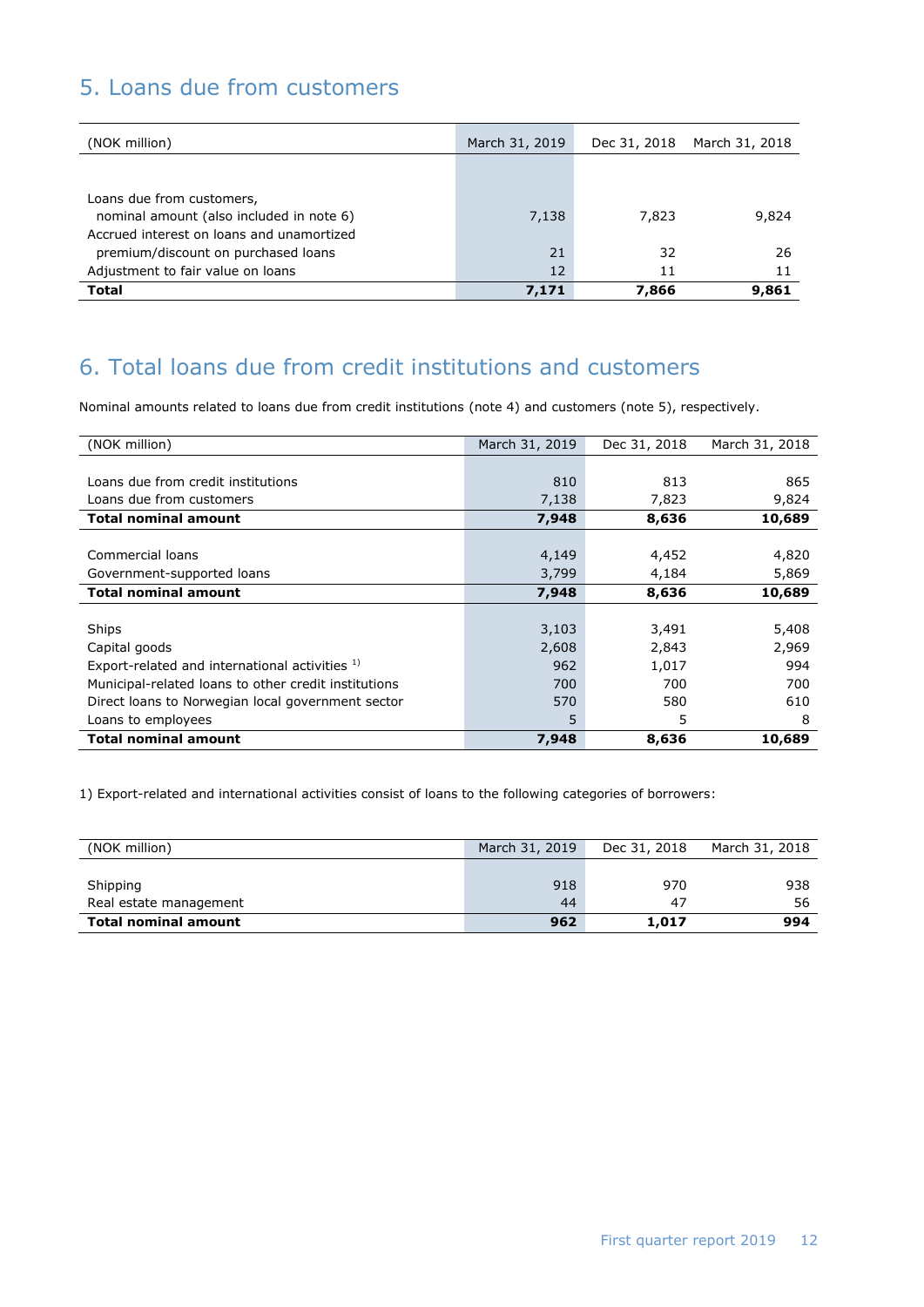# 7. Loans past due or impaired

| (NOK million)                                          | March 31, 2019 | Dec 31, 2018 | March 31, 2018 |
|--------------------------------------------------------|----------------|--------------|----------------|
|                                                        |                |              |                |
| Interest and principal installment 1-30 days past due  | $\Omega$       | $\Omega$     | $\Omega$       |
| Not matured principal on loans                         |                |              |                |
| with payments 1-30 days past due                       | $\Omega$       | 0            | 0              |
| Interest and principal installment 31-90 days past due | 0              | 0            | 1              |
| Not matured principal on loans                         |                |              |                |
| with payments 31-90 days past due                      | 0              | $\Omega$     | 5              |
|                                                        |                |              |                |
| Interest and principal installment                     |                |              |                |
| more than 90 days past due                             | 18             | 9            | 20             |
| Not matured principal on loans                         |                |              |                |
| with payments more than 90 days past due               | 8              | 19           | 15             |
|                                                        |                |              |                |
| Total loans past due                                   | 26             | 28           | 41             |
|                                                        |                |              |                |
| Relevant collateral or guarantees received 1)          | 26             | 28           | 41             |
| Fair value adjustment on loans past due                | 0              | 0            | 0              |
| Impairments on loans measured at amortized cost        | $\overline{0}$ | $\mathbf 0$  | $\Omega$       |

1) The company considers all loans to be secured in a satisfactory manner. For these transactions, amounting to NOK 26 million, the Norwegian government, through the Norwegian Export Credit Guarantee Agency (GIEK), guarantees approximately 90 percent of the amounts in default. The remaining 10 percent are guaranteed by private banks, most of them operating in Norway. Where applicable, claims have already been submitted in accordance with the guarantees.

The loss allowance is 0 for all periods presented.

The following table shows the book value of loans measured at amortized cost in each stage as defined by IFRS 9.

| (NOK million)                          | March 31, 2019 | Dec 31, 2018 | Mar 31,2018 |
|----------------------------------------|----------------|--------------|-------------|
| Stage 1                                | 3,822          | 4,213        | 5,908       |
| Stage 2                                | 0              |              | ь           |
| Stage 3                                | 26             | 28           | 35          |
| Total loans measured at amortized cost | 3,848          | 4,241        | 5,949       |

## 8. Securities

| (NOK million)                                          | Mar 31, 2019 | Dec 31, 2018 | Mar 31, 2018 |
|--------------------------------------------------------|--------------|--------------|--------------|
|                                                        |              |              |              |
| Trading portfolio                                      | 6,445        | 7,607        | 5,677        |
| Other securities at fair value through profit and loss | $\Omega$     |              |              |
| Total                                                  | 6,445        | 7,607        | 5,677        |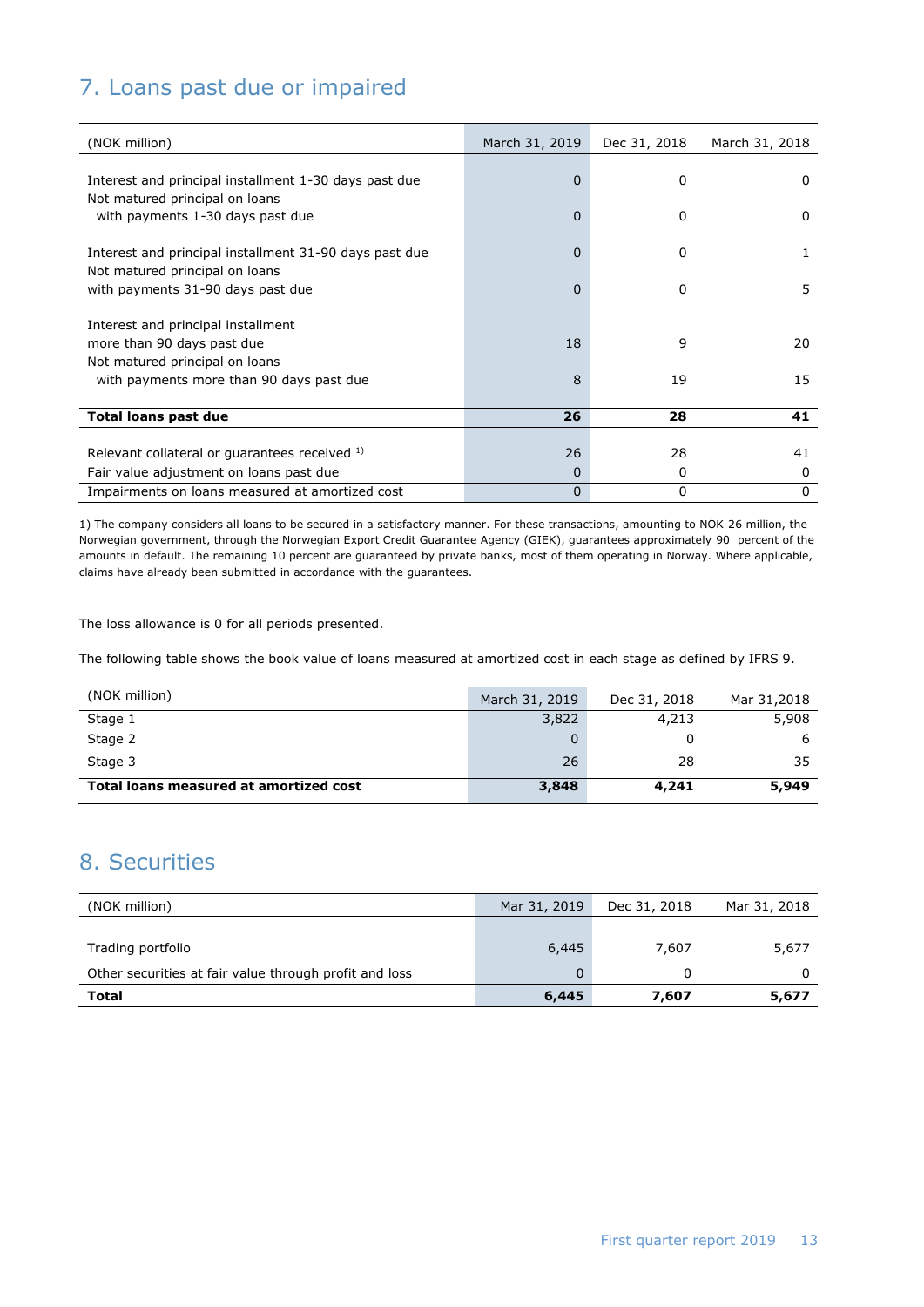## 9. Other assets

| (NOK million)                    | Mar 31, 2019 | Dec 31, 2018 | Mar 31, 2018 |
|----------------------------------|--------------|--------------|--------------|
|                                  |              |              |              |
| Settlement account 108 Agreement | 65           | 136          | 111          |
| Cash collateral provided         | 793          | 982          | 928          |
| Collateral deposit <sup>1)</sup> |              | 0            | 292          |
| Right-of-use asset <sup>2)</sup> | 12           |              |              |
| Fixed assets                     |              |              |              |
| Other                            | 12           | 12           | 12           |
| <b>Total other assets</b>        | 883          | 1,131        | 1,345        |

1) The collateral deposit relates to a USD 37.5 million deposit of collateral for the benefit of Citibank N.A. to cover Eksportfinans' day to day settlement activity. The deposit was returned to the Company in December 2018.

2) Presented in note 12.

# 10. Bond debt

| (NOK million)                    | Mar 31, 2019 | Dec 31, 2018 | Mar 31, 2018 |
|----------------------------------|--------------|--------------|--------------|
|                                  |              |              |              |
| Commercial paper debt            | 0            | 0            | 309          |
| Bond debt                        | 10,435       | 11,944       | 11,916       |
| Adjustment to fair value on debt | (522)        | (820)        | (687)        |
| Accrued interest                 | 89           | 131          | 98           |
| <b>Total bond debt</b>           | 10,002       | 11,255       | 11,636       |

# 11. Other liabilities

| (NOK million)                  | Mar 31, 2019 | Dec 31, 2018 | Mar 31, 2018 |
|--------------------------------|--------------|--------------|--------------|
|                                |              |              |              |
| Grants to mixed credits        |              |              |              |
| Cash collateral received       | 407          | 435          | 534          |
| Lease liability $1$ )          | 12           |              |              |
| Other short-term liabilities   | 10           | 10           |              |
| <b>Total other liabilities</b> | 436          | 452          | 557          |

1) Presented in note 12.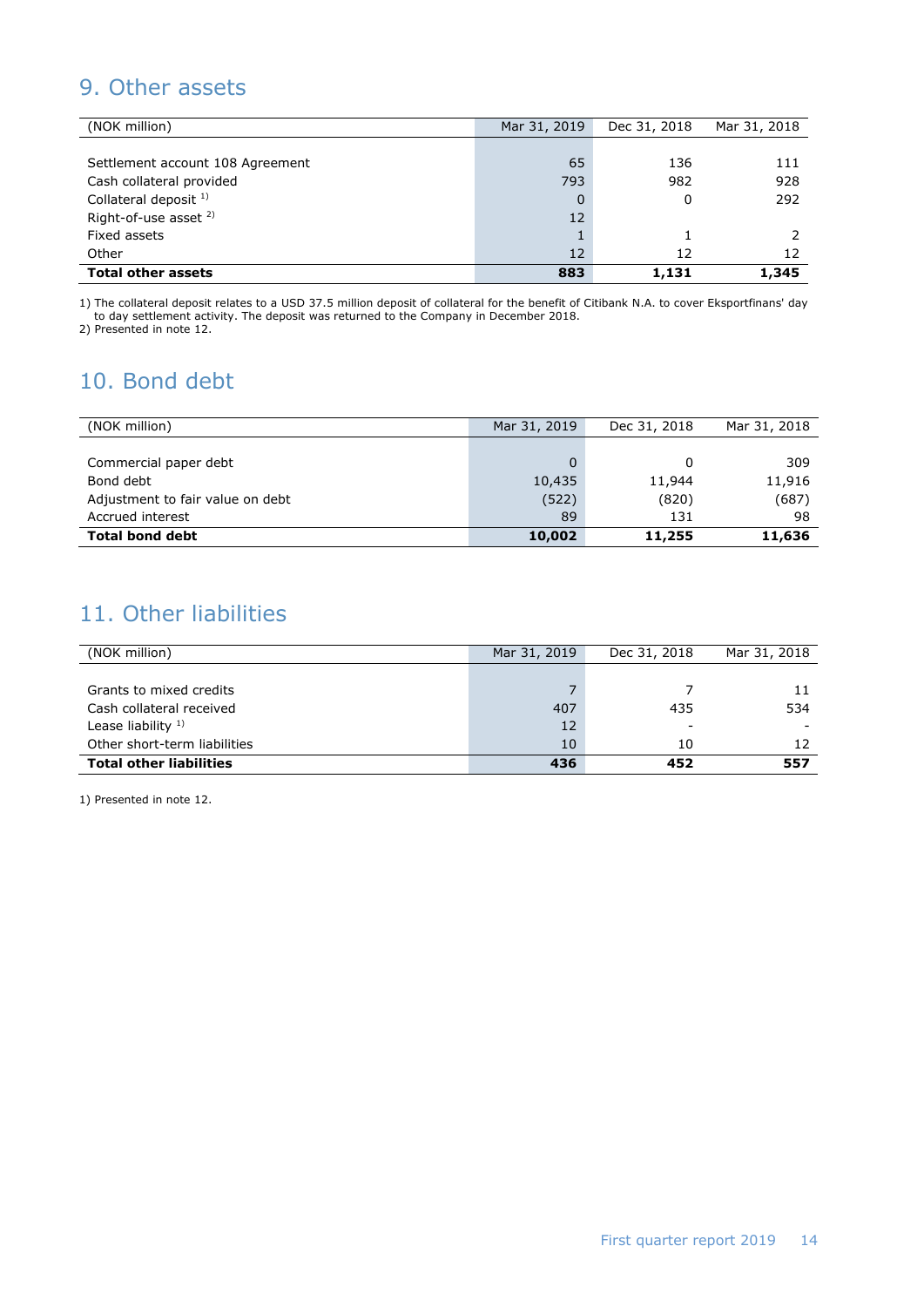# 12. Right-of-use assets and lease liabilities

As of March 31, 2019 the company leases parts of an office building from Eiendomsselskapet Dronning Mauds gt 15 AS. As IFRS 16 was implemented on January 1, 2019, both the right-of-use and lease liability is included in the balance sheet.

The right of use asset is being depreciated using linear method.

| (NOK million)                                           | Property |
|---------------------------------------------------------|----------|
|                                                         |          |
| Acquisition of right of use at January 1, 2019          | 13       |
| Depreciation                                            |          |
| Carrying amount of right-of-use asset at March 31, 2019 |          |

The company's lease liabilities has the following maturity of cash outflows:

| (NOK million)                               | Mar 31, 2019 |
|---------------------------------------------|--------------|
|                                             |              |
| Less than 1 year                            |              |
| 1-2 year                                    |              |
| 3-4 years                                   |              |
| <b>Total undiscounted lease liabilities</b> |              |

The interest expense of the lease liability was NOK 0.1 million in the first quarter of 2019, which is included in the income statement as interests and related expenses. The discount rate that is being used is 1.92%.

## 13. Segment information

The company is divided into two business areas: Lending and Securities. The company also has a treasury department responsible for the day-to-day risk management and asset and liability management. Income and expenses related to treasury are divided between the two business areas. For income and expenses between the segments, the transactions are at arm's length.

#### **Income and expenses divided between segments:**

|                                           |      | Lending       | <b>Securities</b> |                         |  |
|-------------------------------------------|------|---------------|-------------------|-------------------------|--|
|                                           |      | First quarter |                   | First quarter           |  |
| (NOK million)                             | 2019 | 2018          | 2019              | 2018                    |  |
|                                           |      |               |                   |                         |  |
| Net interest income $1$ )                 | 24   | 25            | 8                 | 10                      |  |
|                                           |      |               |                   |                         |  |
| Net Commissions and                       |      |               |                   |                         |  |
| related to banking services <sup>2)</sup> | 0    | 0             | 0                 | 0                       |  |
| Net gains/(losses)                        |      |               |                   |                         |  |
| on financial instruments at fair value    | 15   | 3             | 11                | 6                       |  |
| Income/expense allocated by volume 3)     | 1    |               | 0                 | 0                       |  |
| Net other operating income                | 16   | 4             | 11                | 6                       |  |
|                                           |      |               |                   |                         |  |
| <b>Total operating income</b>             | 40   | 29            | 19                | 16                      |  |
| <b>Total operating expenses</b>           | 10   | 13            | 14                | 13                      |  |
| Pre-tax operating profit/(loss)           | 30   | 16            | 5                 | 3                       |  |
|                                           |      |               |                   |                         |  |
| Taxes                                     | 8    | 4             | 1                 |                         |  |
| <b>Profit/loss for the period</b>         | 22   | 12            | 4                 | $\overline{\mathbf{z}}$ |  |

1) Net interest income includes interest income directly attributable to the segments based on Eksportfinans' internal pricing model. The treasury department obtains interest on Eksportfinans' equity and in addition the positive or negative result (margin) based on the difference between the internal interest income from the segments and the actual external funding cost. Net interest income in the treasury department is allocated to the reportable segments based on volume for the margin, and risk weighted volume for the interest on equity.

2) Income/(expense) directly attributable to each segment.

3) Income/expense, other than interest, in the treasury department has been allocated to the business areas by volume. These are items included in net other operating income in the income statement.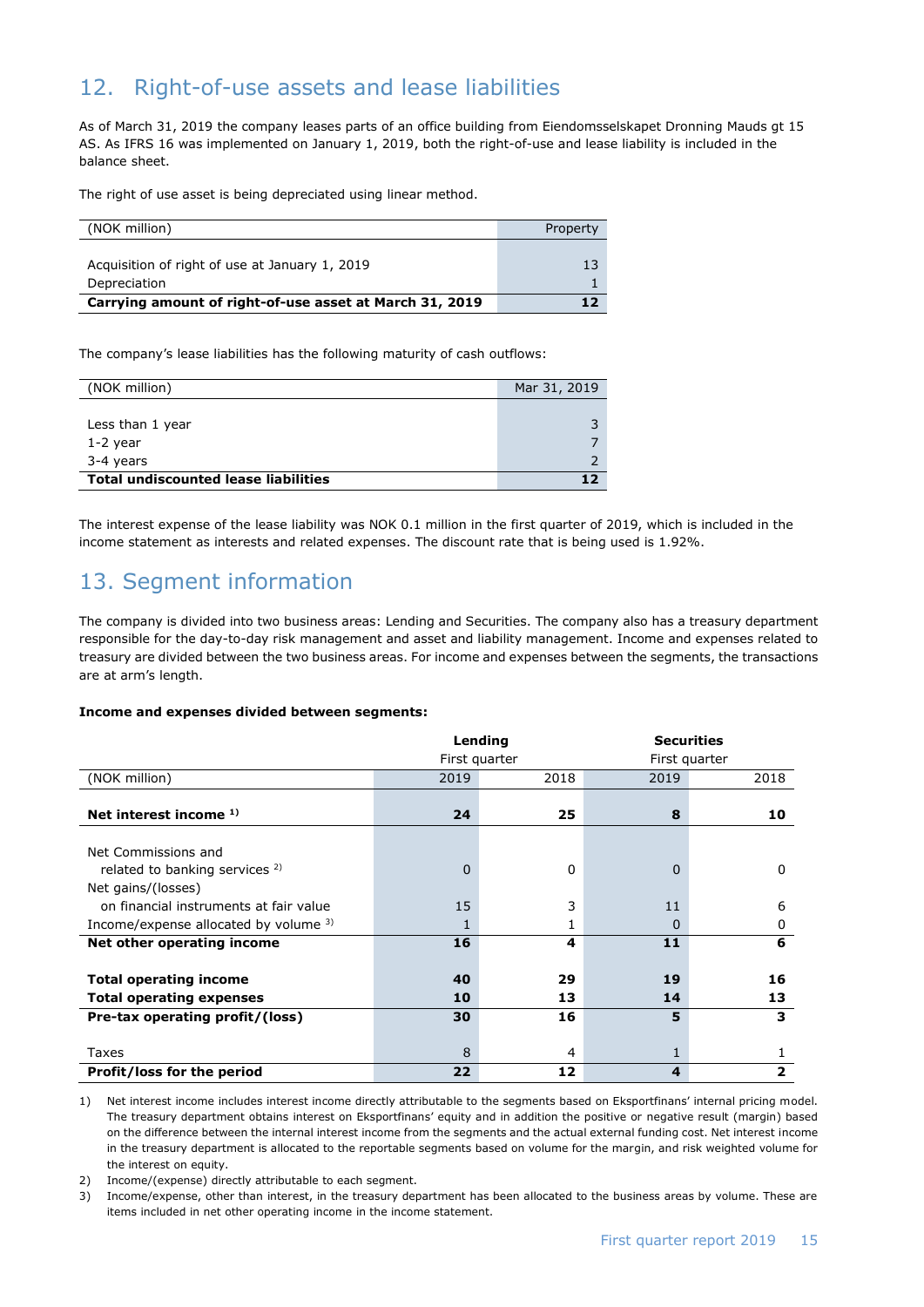# 14. Material transactions with related parties

The company's two largest shareholders, DNB Bank ASA and Nordea Bank Abp, Norway branch, are considered to be related parties in accordance with IAS 24 Related Party Disclosures. All transactions with related parties are made on market terms.

| (NOK million)           | Deposits $1$ ) | Guarantees received <sup>2)</sup> |
|-------------------------|----------------|-----------------------------------|
|                         |                |                                   |
| Balance January 1, 2019 | 430            | 2,990                             |
| Change in the period    | 308            | (237)                             |
| Balance March 31, 2019  | 738            | 2,753                             |
|                         |                |                                   |
| Balance January 1, 2018 | 536            | 4,115                             |
| Change in the period    | (37)           | (528)                             |
| Balance March 31, 2018  | 499            | 3,587                             |

1) Deposits made by the company.

2) Guarantees provided to the company from the related parties.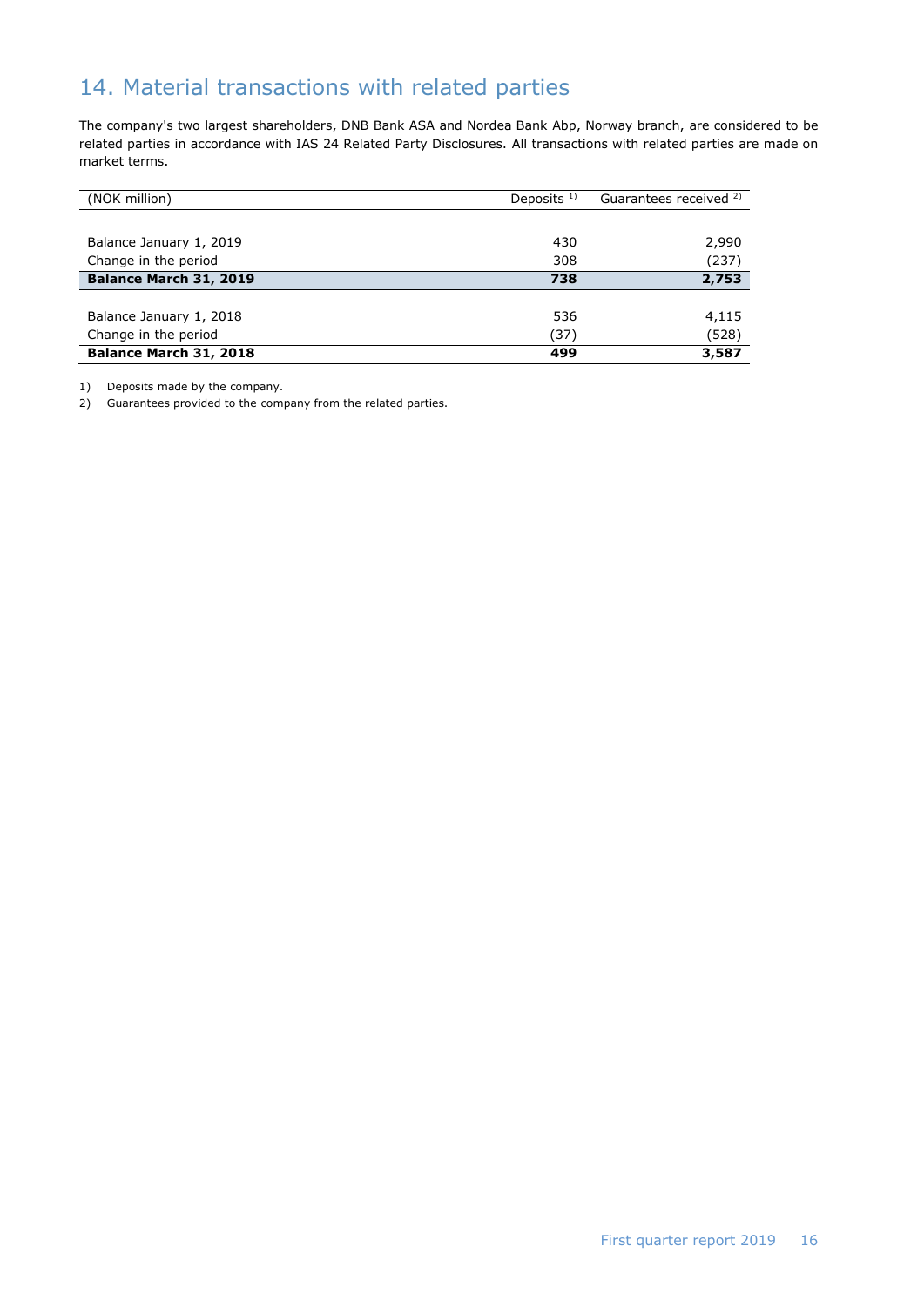## 15. Market risk - effects from economic hedging

Note 2 specifies the net realized and unrealized gains/losses on financial instruments, showing separately the gains/losses related to financial derivatives. When presented to the company's management and board of directors, the figures are prepared showing the various financial instruments after netting with related economic hedges, since derivatives are used as economic hedges of the market risk of specific assets and liabilities.

The below table specifies net realized and unrealized gains/(losses) on financial instruments at fair value, netted with related economic hedges.

#### **Net realized and unrealized gains/(losses) on financial instruments at fair value**

|                                                                  | First quarter  |      |
|------------------------------------------------------------------|----------------|------|
| (NOK million)                                                    | 2019           | 2018 |
|                                                                  |                |      |
| Securities $1$ )                                                 | (1)            | (1)  |
| Other financial instruments at fair value 1)                     | 3              |      |
| Net realized gains/(losses)                                      | $\overline{2}$ |      |
|                                                                  |                |      |
| Loans and receivables 1)                                         | 9              |      |
| Securities $1$ )                                                 | 12             |      |
| Commercial paper debt 1)2)3)                                     | $\Omega$       |      |
| Bond debt $1/2$ $(3)$                                            | (2)            |      |
| Other financial instruments at fair value 1)                     | 0              | 0    |
| Net unrealized gains/(losses)                                    | 19             | 11   |
|                                                                  |                |      |
| Financial derivatives related to the 108 Agreement <sup>4)</sup> | 6              | (2)  |
| Net realized and unrealized gains/(losses)                       | 27             | 10   |

1) Including financial derivatives with the purpose of economic hedging.

2) Accumulated net gain on own debt is NOK 364 million as of March 31, 2019, compared to NOK 332 million as of March 31, 2018.

3) In the first quarter of 2019, Eksportfinans had an unrealized loss of NOK 2 million (gain of NOK 3 million in the same period of 2018) on its own debt, net of derivatives.

4) Derivatives related to components of the 108 Agreement. The 108 Agreement is accounted for at amortized cost, hence these derivatives are not included in the effects related to financial instruments at fair value.

Interest, and the interest effect of economic hedging instruments, is classified as interest income or expense in the statement of comprehensive income. Changes in fair value are recorded in the line item 'Net gains/(losses) on financial instruments at fair value'. For the first quarter of 2019 and 2018, the company recorded NOK 81 million and NOK 124 million respectively, of interest income on loans due from credit institutions, loans due from customers and securities and NOK 65 million and NOK 66 million, respectively, of interest expense on commercial paper and bond debt, subordinated debt and capital contribution securities. In the same periods the company recorded positive NOK 38 million, and positive NOK 2 million, respectively, of interest income on economic hedging instruments and positive NOK 22 million and positive NOK 25 million, respectively, of interest expense on economic hedging instruments.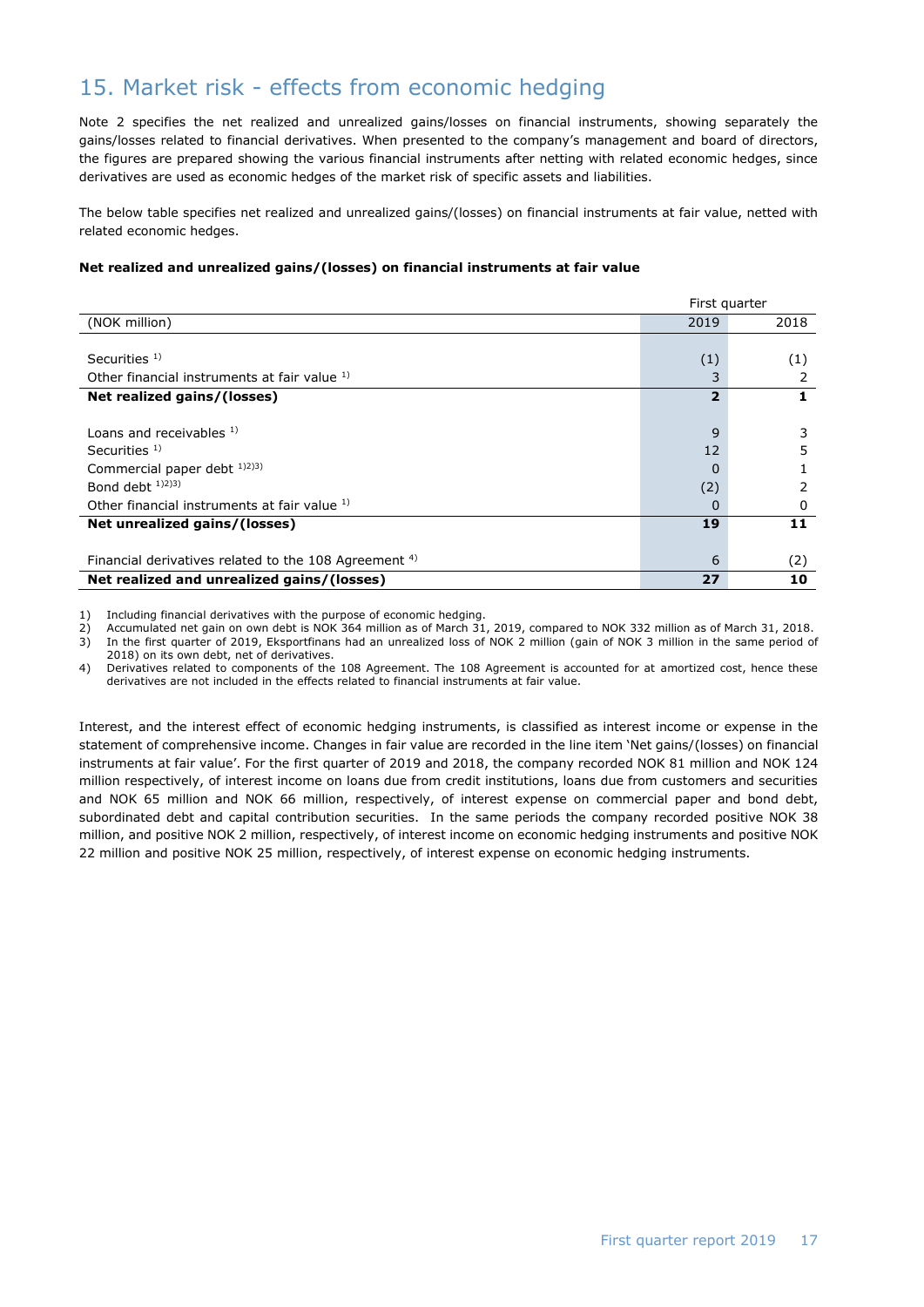# 16. Maturity analysis

#### **Maturity analysis of financial assets and liabilities based on expected maturities at March 31, 2019**

|                                          |           |              |             | From      |           |          |             |
|------------------------------------------|-----------|--------------|-------------|-----------|-----------|----------|-------------|
|                                          |           | From         | From        | 1 year    | From      |          |             |
|                                          | Up to     | 1 month      | 3 months    | up to     | 3 year up |          |             |
|                                          | and       | up to and    | up to and   | and       | to and    |          |             |
|                                          | including | including    | including   | including | including | Over     |             |
| (NOK million)                            | 1 month   | 3 months     | 1 year      | 3 years   | 5 years   | 5 years  | Total       |
|                                          |           |              |             |           |           |          |             |
| <b>Assets</b>                            |           |              |             |           |           |          |             |
| Loans and receivables due from credit    |           |              |             |           |           |          |             |
| institutions                             | 381       | 3            | 14          | 51        | 17        | 26       | 493         |
| Loans and receivables due from customers | 224       | 482          | 2,048       | 3,122     | 1,688     | 1,321    | 8,885       |
| Securities                               | 644       | 315          | 465         | 2,685     | 686       | 0        | 4,795       |
| Derivatives net settled                  | 5         | $\mathbf{1}$ | 50          | 103       | 103       | 344      | 606         |
| Derivatives gross settled (pay leg)      | (288)     | (48)         | (302)       | (4,040)   | (540)     | (1, 334) | (6, 552)    |
| Derivatives gross settled (receive leg)  | 290       | 67           | 286         | 4,213     | 563       | 1,409    | 6,829       |
| Cash collateral                          | 0         | 793          | $\Omega$    | 0         | $\Omega$  | 0        | 793         |
| <b>Total assets</b>                      | 1,256     | 1,613        | 2,561       | 6,135     | 2,517     | 1,766    | 15,848      |
|                                          |           |              |             |           |           |          |             |
| <b>Liabilities</b>                       |           |              |             |           |           |          |             |
| Deposits by credit institutions          | 0         | 0            | $\mathbf 0$ | 0         | 0         | 0        | $\mathbf 0$ |
| Plain vanilla bond debt                  | 2,961     | 5            | 306         | 2,348     | 27        | 0        | 5,648       |
| Structured bond debt                     | 3         | 23           | 101         | 723       | 420       | 4,236    | 5,506       |
| Commercial papers                        | 0         | $\Omega$     | 0           | 0         | 0         | 0        | 0           |
| Derivatives net settled                  | 21        | 25           | 123         | 147       | 147       | 5        | 468         |
| Derivatives gross settled (pay leg)      | 12        | 1,202        | 678         | 960       | 68        | 2,747    | 5,667       |
| Derivatives gross settled (receive leg)  | (15)      | (1, 183)     | (638)       | (901)     | (12)      | (2,645)  | (5, 393)    |
| Cash collateral                          | 0         | 407          | 0           | 0         | 0         | 0        | 407         |
| <b>Total liabilities</b>                 | 2,983     | 479          | 569         | 3,278     | 651       | 4,343    | 12,302      |

#### **Maturity analysis of financial assets and liabilities based on expected maturities at December 31, 2018**

|                                          |           |           |             | From        |           |         |          |
|------------------------------------------|-----------|-----------|-------------|-------------|-----------|---------|----------|
|                                          |           | From      | From        | 1 year      | From      |         |          |
|                                          | Up to     | 1 month   | 3 months    | up to       | 3 year up |         |          |
|                                          | and       | up to and | up to and   | and         | to and    |         |          |
|                                          | including | including | including   | including   | including | Over    |          |
| (NOK million)                            | 1 month   | 3 months  | 1 year      | 3 years     | 5 years   | 5 years | Total    |
|                                          |           |           |             |             |           |         |          |
| <b>Assets</b>                            |           |           |             |             |           |         |          |
| Loans and receivables due from credit    |           |           |             |             |           |         |          |
| institutions                             | 3         | 0         | 21          | 41          | 30        | 27      | 123      |
| Loans and receivables due from customers | 275       | 517       | 2,017       | 3,472       | 1,714     | 1,701   | 9,695    |
| Securities                               | 2         | 1,698     | 1,678       | 1,686       | 12        | 0       | 5,077    |
| Derivatives net settled                  | 0         | 29        | 25          | 108         | 108       | 301     | 572      |
| Derivatives gross settled (pay leg)      | (258)     | (720)     | (3,239)     | (2, 442)    | (414)     | (943)   | (8,016)  |
| Derivatives gross settled (receive leg)  | 261       | 775       | 3,434       | 2,402       | 401       | 1,032   | 8,306    |
| Cash collateral                          | 0         | 982       | $\Omega$    | 0           | 0         | 0       | 982      |
| <b>Total assets</b>                      | 284       | 3,282     | 3,936       | 5,265       | 1,852     | 2,119   | 16,738   |
|                                          |           |           |             |             |           |         |          |
| <b>Liabilities</b>                       |           |           |             |             |           |         |          |
| Deposits by credit institutions          | 0         | 0         | $\mathbf 0$ | $\mathbf 0$ | 0         | 0       | $\Omega$ |
| Plain vanilla bond debt                  | 9         | 45        | 4,210       | 2,400       | 30        | 0       | 6,694    |
| Structured bond debt                     | 87        | 286       | 99          | 704         | 527       | 4,456   | 6,158    |
| Commercial papers                        | 0         | $\Omega$  | 0           | $\mathbf 0$ | $\Omega$  | 0       | $\Omega$ |
| Derivatives net settled                  | 11        | 16        | 71          | 59          | 59        | 0       | 216      |
| Derivatives gross settled (pay leg)      | 525       | 1,635     | 293         | 295         | 218       | 3,298   | 6,263    |
| Derivatives gross settled (receive leg)  | (506)     | (1,582)   | (254)       | (196)       | (98)      | (2,993) | (5,628)  |
| Cash collateral                          | 0         | 436       | $\Omega$    | $\Omega$    | $\Omega$  | 0       | 436      |
| <b>Total liabilities</b>                 | 125       | 836       | 4,418       | 3,263       | 736       | 4,761   | 14,139   |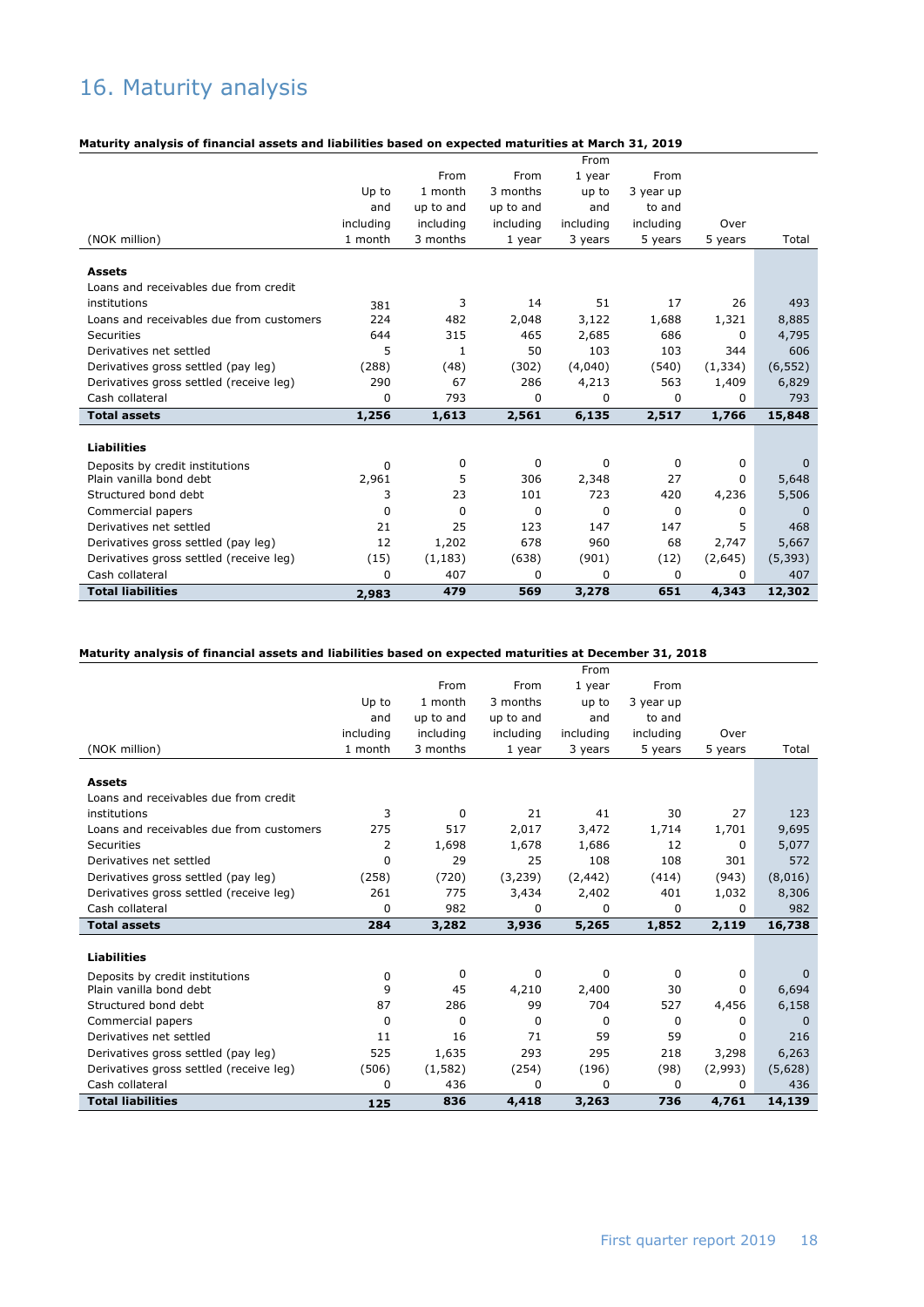|  | Maturity analysis of financial assets and liabilities based on expected maturities at March 31, 2018 |  |  |
|--|------------------------------------------------------------------------------------------------------|--|--|
|  |                                                                                                      |  |  |

|                                          |           |                |           | From      |             |              |             |
|------------------------------------------|-----------|----------------|-----------|-----------|-------------|--------------|-------------|
|                                          |           | From           | From      | 1 year    | From        |              |             |
|                                          | Up to     | 1 month        | 3 months  | up to     | 3 year up   |              |             |
|                                          | and       | up to and      | up to and | and       | to and      |              |             |
|                                          | including | including      | including | including | including   | Over         |             |
| (NOK million)                            | 1 month   | 3 months       | 1 year    | 3 years   | 5 years     | 5 years      | Total       |
|                                          |           |                |           |           |             |              |             |
| <b>Assets</b>                            |           |                |           |           |             |              |             |
| Loans and receivables due from credit    |           |                |           |           |             |              |             |
| institutions                             | 239       | $\overline{4}$ | 20        | 51        | 45          | 40           | 398         |
| Loans and receivables due from customers | 289       | 428            | 2,317     | 4,815     | 2,202       | 1,975        | 12,027      |
| Securitiesre                             | 7         | 135            | 1,887     | 590       | 22          | 2,474        | 5,115       |
| Derivatives net settled                  | 5         | 1              | 50        | 103       | 103         | 344          | 606         |
| Derivatives gross settled (pay leg)      | (288)     | (48)           | (302)     | (4,040)   | (540)       | (1, 334)     | (6, 552)    |
| Derivatives gross settled (receive leg)  | 290       | 67             | 286       | 4,213     | 563         | 1,409        | 6,829       |
| Cash collateral                          | 0         | 928            | 0         | 0         | $\Omega$    | <sup>0</sup> | 928         |
| <b>Total assets</b>                      | 542       | 1,515          | 4,258     | 5,733     | 2,395       | 4,907        | 19,351      |
|                                          |           |                |           |           |             |              |             |
| <b>Liabilities</b>                       |           |                |           |           |             |              |             |
| Deposits by credit institutions          | 0         | $\mathbf 0$    | 0         | 0         | 0           | 0            | $\mathbf 0$ |
| Plain vanilla bond debt                  | 7         | 50             | 80        | 6,302     | 55          | 0            | 6,494       |
| Structured bond debt                     | 142       | 14             | 327       | 686       | 585         | 4 5 3 4      | 6,288       |
| Commercial paper                         | 117       | 193            | 0         | $\Omega$  | $\mathbf 0$ | 0            | 310         |
| Derivatives net settled                  | 21        | 25             | 123       | 147       | 147         | 5.           | 468         |
| Derivatives gross settled (pay leg)      | 12        | 1,202          | 678       | 960       | 68          | 2,747        | 5,667       |
| Derivatives gross settled (receive leg)  | (15)      | (1, 183)       | (638)     | (901)     | (12)        | (2,645)      | (5, 393)    |
| Cash collateral                          | 0         | 534            | 0         | $\Omega$  | $\Omega$    | $\Omega$     | 534         |
| <b>Total liabilities</b>                 | 284       | 835            | 569       | 7,194     | 844         | 4,641        | 14,367      |

The figures in the above table include principal and interest payable (receivable) at nominal value. For the figures in the above table, call and trigger dates as estimated in models are applied in the classification of the maturities. For some issues with call and trigger optionalities, the expected maturity is estimated using a sophisticated valuation system which is further described in the annual financial statements. The actual maturities might differ from these estimations.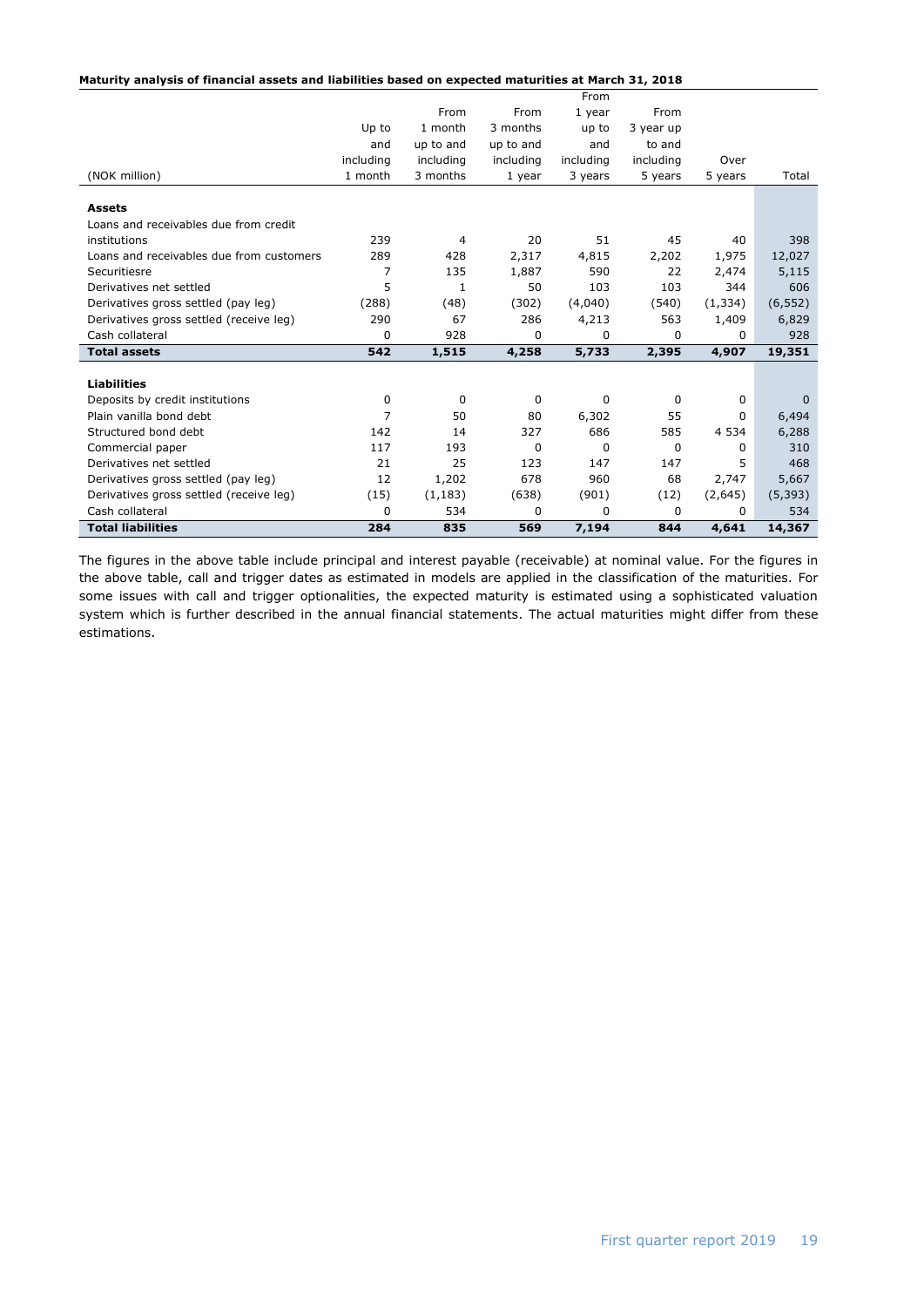# 17. Fair value of financial instruments

The methodology used for calculating fair values of financial instruments is consistent with the methodology defined in the audited annual report for the fiscal year ending 2018.

#### **17.1 Sensitivity analysis**

#### Loans due from credit institutions or customers:

The following table shows the unrealized loss of each category of loans by increasing the credit spread by 1 basis point as well as the loan category percentage of the total lending portfolio.

|                              | March 31, 2019     |            | March 31, 2018     |            |  |  |
|------------------------------|--------------------|------------|--------------------|------------|--|--|
| (NOK million and percentage) | Sensitivity (1 bp) | Percentage | Sensitivity (1 bp) | Percentage |  |  |
|                              |                    |            |                    |            |  |  |
| Direct loans                 | (0.4)              | 16.6 %     | (0.5)              | $14.2\%$   |  |  |
| Loans to municipalities      | (0.4)              | 14.0 %     | (0.4)              | 12.9 %     |  |  |
| Guaranteed loans             | (0.7)              | 69.4 %     | (0.9)              | 72.9 %     |  |  |
| <b>Total loans</b>           |                    | 100.0%     |                    | 100.0%     |  |  |

The spreads applied for fair value measurement of the combined total lending portfolio are in the range from 0 basis points to 105 basis points as of March 31, 2019 (from 0 basis points to 105 basis points as of March 30, 2018). For the combined total lending portfolio over the past two years credit spreads have changed 1.3 basis points per month in 95 percent of the time, representing NOK 2 million. As of March 31, 2018, a 95 percent confidence interval was 1.5 basis points representing NOK 3 million.

#### Securities:

Eksportfinans retrieved prices and credit spread quotes from two different market makers and pricing vendors as of March 31, 2019. Among the two different quote providers, the major price provider (Bloomberg) covered 85 percent (84 percent as of March 31, 2018).

#### Bond debt:

The following table shows the unrealized gain of each category of bond debt by increasing the credit spread by 1 basis point:

|                         | March 31, 2019     | March 31, 2018     |
|-------------------------|--------------------|--------------------|
| (NOK million)           | Sensitivity (1 bp) | Sensitivity (1 bp) |
|                         |                    |                    |
| Plain vanilla bond debt | 0.8                | 1.1                |
| Structured bond debt    | 4.4                | 4.6                |

The spreads applied for fair value measurement of bond debt are in the range from 22 basis points to 90 basis points as of March 31, 2019 (from 17 basis points to 78 basis points as of March 31, 2018).

#### **17.2 Financial assets measured at fair value through profit or loss**

|                                    |         | March 31, 2019<br>March 31, 2018 |          |        |         |         |         |        |
|------------------------------------|---------|----------------------------------|----------|--------|---------|---------|---------|--------|
| (NOK million)                      | Level 1 | Level 2                          | Level 3  | Total  | Level 1 | Level 2 | Level 3 | Total  |
|                                    |         |                                  |          |        |         |         |         |        |
| Loans due from credit institutions | 738     | 1,160                            | 0        | 1,898  | 534     | 1,065   | 0       | 1,599  |
| Loans due from customers           | 0       | 29                               | 3,330    | 3,359  | 0       | 31      | 3,953   | 3,984  |
| <b>Securities</b>                  | 0       | 6,445                            | 0        | 6,445  | 0       | 5,677   | 0       | 5,677  |
| Financial derivatives              | 0       | 357                              | 627      | 983    | 0       | 434     | 684     | 1,118  |
| Other assets                       | 0       | 793                              | $\Omega$ | 793    | 0       | 928     | 0       | 928    |
| <b>Total fair value</b>            | 738     | 8.784                            | 3,956    | 13,478 | 534     | 8.135   | 4.637   | 13,306 |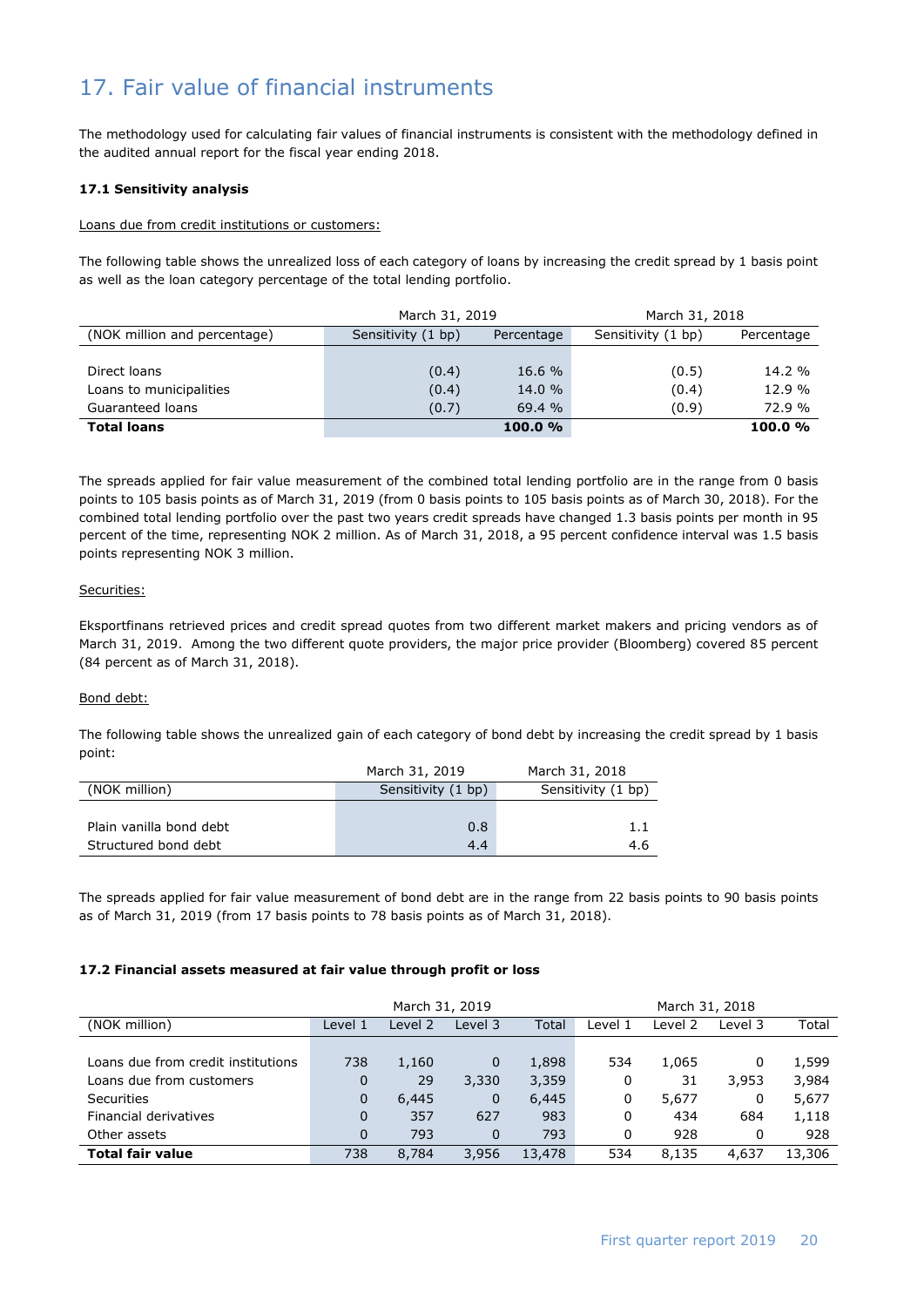#### **17.3 Financial liabilities measured at fair value through profit or loss**

|                         | March 31, 2019<br>March 31, 2018 |         |          |       |         |         |         |       |
|-------------------------|----------------------------------|---------|----------|-------|---------|---------|---------|-------|
| (NOK million)           | Level 1                          | Level 2 | Level 3  | Total | Level 1 | Level 2 | Level 3 | Total |
|                         |                                  |         |          |       |         |         |         |       |
| Commercial paper debt   |                                  | 0       | 0        |       | 0       | 309     |         | 309   |
| Bond debt               | 0                                | 0       | 6,060    | 6,060 | 0       | 0       | 5,333   | 5,333 |
| Financial derivatives   | 0                                | 160     | 570      | 730   | 0       | 281     | 601     | 882   |
| Other liabilities       | 0                                | 407     | $\Omega$ | 407   | 0       | 534     | 0       | 534   |
| <b>Total fair value</b> | 0                                | 567     | 6,630    | 7.197 | 0       | 1.124   | 5,934   | 7.058 |

#### **Movement of level 3 financial assets**

|                                                                                                                       |                                                                | From January 1, 2019 to March 31, 2019<br>From January 1, 2018 to March 31, 2018 |                          |       |                                                                |                                                   |                          |       |
|-----------------------------------------------------------------------------------------------------------------------|----------------------------------------------------------------|----------------------------------------------------------------------------------|--------------------------|-------|----------------------------------------------------------------|---------------------------------------------------|--------------------------|-------|
| (NOK million)                                                                                                         | Loans and<br>receivables<br>due from<br>credit<br>institutions | Loans and<br>receivables<br>due from<br>customers                                | Financial<br>derivatives | Total | Loans and<br>receivables<br>due from<br>credit<br>institutions | Loans and<br>receivables<br>due from<br>customers | Financial<br>derivatives | Total |
| <b>Opening balance</b>                                                                                                | $\mathbf{0}$                                                   | 3,638                                                                            | 633                      | 4,271 | 0                                                              | 4,690                                             | 785                      | 5,475 |
| Total gains or losses <sup>!)</sup>                                                                                   | $\mathbf{0}$                                                   | (20)                                                                             | 13                       | (6)   | 0                                                              | (179)                                             | (51)                     | (230) |
| Settlements                                                                                                           | $\mathbf{0}$                                                   | (289)                                                                            | (20)                     | (308) | 0                                                              | (558)                                             | (50)                     | (608) |
| <b>Closing balance</b>                                                                                                | 0                                                              | 3,329                                                                            | 627                      | 3,956 | 0                                                              | 3,953                                             | 684                      | 4,637 |
| Total gains or losses !)<br>for the period in profit or<br>loss for assets held at the<br>end of the reporting period | 0                                                              | (20)                                                                             | 18                       | (2)   | 0                                                              | (179)                                             | (40)                     | (219) |

<sup>1</sup>) Presented under the line item 'Net gains/(losses) on financial instruments at fair value' in the statement of comprehensive income.

#### **Movement of level 3 financial liabilities**

|                                                                                                                               |              | From January 1, 2019 to March 31, 2019 |          |             | From January 1, 2018 to March 31, 2018 |         |
|-------------------------------------------------------------------------------------------------------------------------------|--------------|----------------------------------------|----------|-------------|----------------------------------------|---------|
| (NOK million)                                                                                                                 | Bond debt    | Financial<br>derivative<br>s           | Total    | Bond debt   | Financial<br>derivatives               | Total   |
|                                                                                                                               |              |                                        |          |             |                                        |         |
| <b>Opening balance</b>                                                                                                        | 6,926        | 762                                    | 7,687    | 6,777       | 414                                    | 7,191   |
| Total gains or losses 1) 2)                                                                                                   | 298          | (147)                                  | 151      | (359)       | 192                                    | (167)   |
| Issues                                                                                                                        | $\mathbf{0}$ | $\mathbf 0$                            | $\Omega$ | $\mathbf 0$ | 0                                      | 0       |
| Settlements                                                                                                                   | (1, 164)     | (45)                                   | (1,209)  | (1,085)     | (5)                                    | (1,090) |
| Transfers                                                                                                                     | $\mathbf 0$  | 0                                      | 0        | 0           | 0                                      | 0       |
| <b>Closing balance</b>                                                                                                        | 6,060        | 570                                    | 6,630    | 5,333       | 601                                    | 5,934   |
| Total gains or losses 1) 2)<br>for the period in profit or loss<br>for liabilities held at the end of<br>the reporting period | 251          | (143)                                  | 108      | (357)       | 248                                    | (109)   |

<sup>1)</sup> Presented under the line item 'Net gains/(losses) on financial instruments at fair value' in the statement of comprehensive income.

 $2)$  For liabilities, positive figures are represented as losses and negative figures are represented as gains.